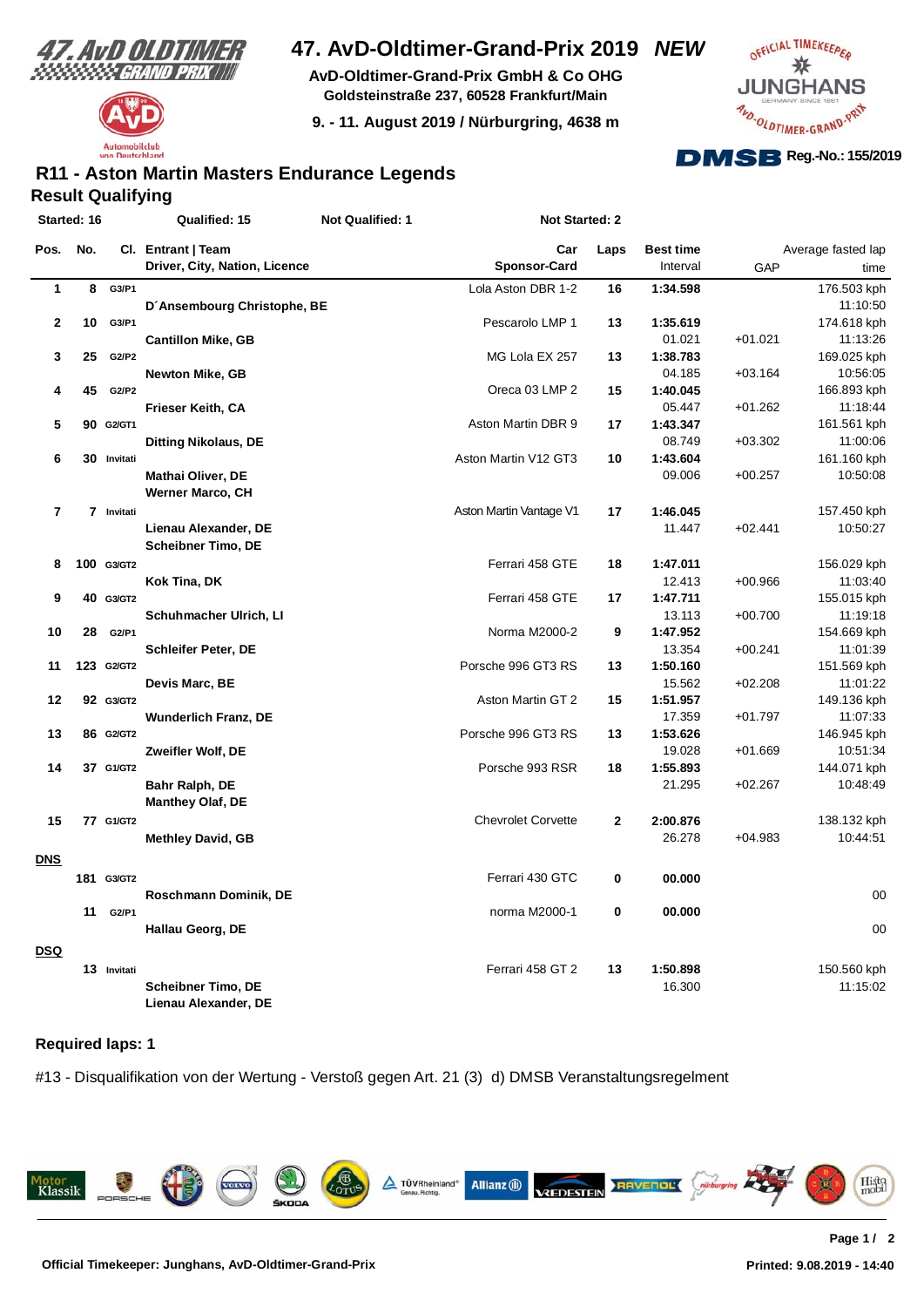

Automobilclub **stechland** 

# **47. AvD-Oldtimer-Grand-Prix 2019** *NEW*

**AvD-Oldtimer-Grand-Prix GmbH & Co OHG Goldsteinstraße 237, 60528 Frankfurt/Main**

**9. - 11. August 2019 / Nürburgring, 4638 m**



### **Result Qualifying R11 - Aston Martin Masters Endurance Legends**

| Started: 16 |     | Qualified: 15                 | <b>Not Qualified: 1</b> | <b>Not Started: 2</b> |      |                  |     |                    |
|-------------|-----|-------------------------------|-------------------------|-----------------------|------|------------------|-----|--------------------|
| Pos.        | No. | Cl. Entrant   Team            |                         | Car                   | Laps | <b>Best time</b> |     | Average fasted lap |
|             |     | Driver, City, Nation, Licence |                         | Sponsor-Card          |      | Interval         | GAP | time               |

| <b>Chief Timekeeper:</b> | <b>Publication Time:</b> |
|--------------------------|--------------------------|
|                          |                          |
|                          |                          |
|                          | 9.8.2019                 |
|                          |                          |

 $DNC = Did$  not classify | DNS = Did not start | DNQ = Did not qualify | DSQ = Disqualification

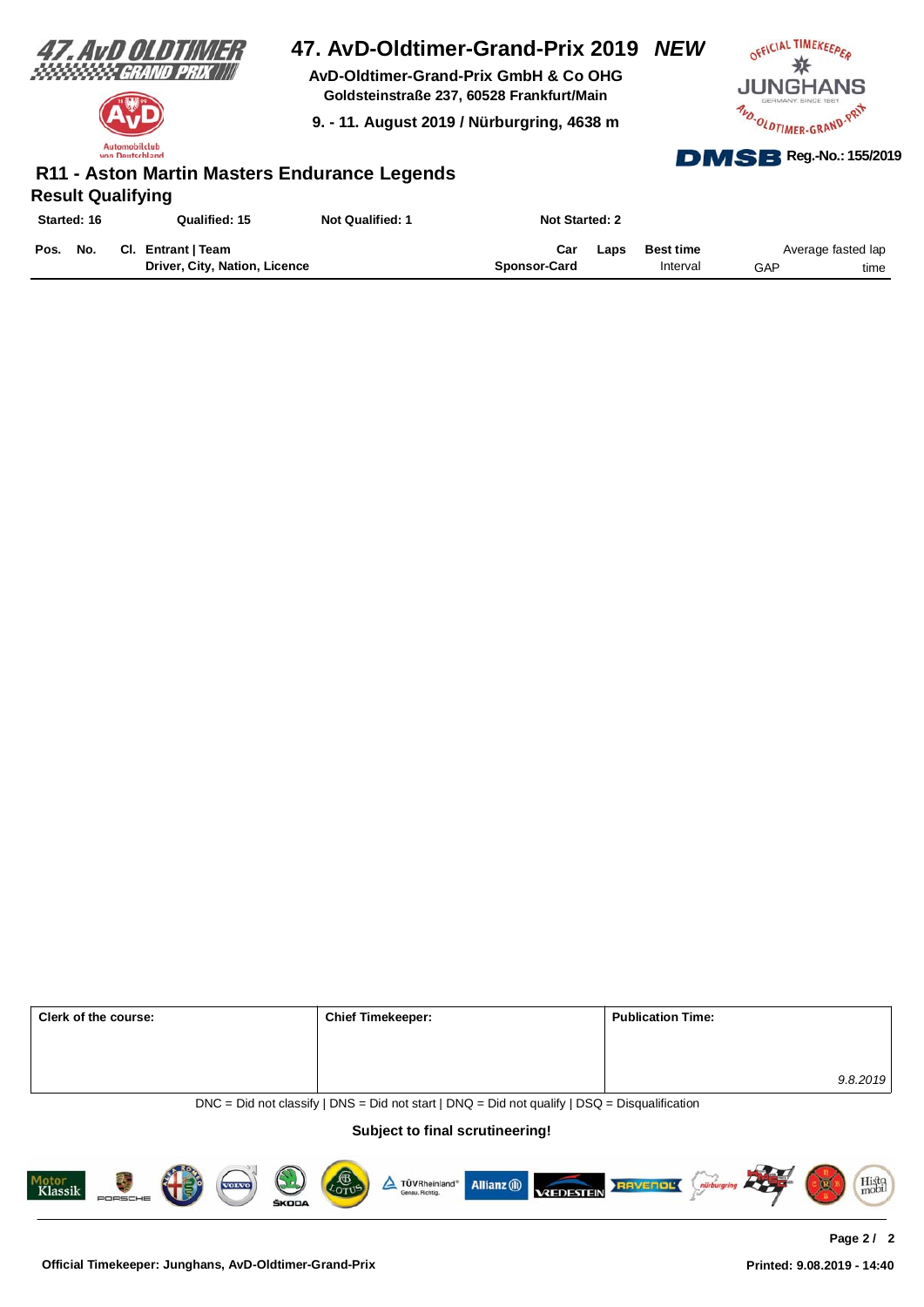



**AvD-Oldtimer-Grand-Prix GmbH & Co OHG Goldsteinstraße 237, 60528 Frankfurt/Main**

**9. - 11. August 2019 / Nürburgring, 4638 m**



### **R11 - Aston Martin Masters Endurance Legends**

#### **Result Qualifying by class**

| Pos            | No. |            | Cl. Entrant   Team                              |                       | Car                       | Laps | <b>Best time</b> |           | Average fasted lap             |
|----------------|-----|------------|-------------------------------------------------|-----------------------|---------------------------|------|------------------|-----------|--------------------------------|
|                |     |            | Driver, City, Nation, Licence                   |                       | <b>Sponsor-Card</b>       |      | Interval         | GAP       | time                           |
| Class:         |     | G1/GT2     |                                                 |                       |                           |      |                  |           |                                |
| Started: 2     |     |            | Qualified: 2<br>Not Qualified: 0 Not Started: 0 |                       |                           |      |                  |           |                                |
| 1              |     | 37 G1/GT2  |                                                 |                       | Porsche 993 RSR           | 18   | 1:55.893         |           | 144.071 km/h / kph             |
|                |     |            | Bahr Ralph, DE                                  |                       |                           |      |                  |           | 10:48:49                       |
|                |     |            | Manthey Olaf, DE                                |                       |                           |      |                  |           |                                |
| $\mathbf{2}$   |     | 77 G1/GT2  |                                                 |                       | <b>Chevrolet Corvette</b> | 2    | 2:00.876         |           | 138.132 km/h / kph             |
|                |     |            | <b>Methley David, GB</b>                        |                       |                           |      | 04.983           | $+04.983$ | 10:44:51                       |
| <u> Class:</u> |     | G2/GT1     |                                                 |                       |                           |      |                  |           |                                |
| Started: 1     |     |            | Qualified: 1<br>Not Qualified: 0                | Not Started: 0        |                           |      |                  |           |                                |
| 1              |     | 90 G2/GT1  |                                                 |                       | Aston Martin DBR 9        | 17   | 1:43.347         |           | 161.561 km/h / kph             |
|                |     |            | <b>Ditting Nikolaus, DE</b>                     |                       |                           |      |                  |           | 11:00:06                       |
| Class:         |     | G2/GT2     |                                                 |                       |                           |      |                  |           |                                |
| Started: 2     |     |            | Qualified: 2<br><b>Not Qualified: 0</b>         | <b>Not Started: 0</b> |                           |      |                  |           |                                |
| 1              |     | 123 G2/GT2 |                                                 |                       | Porsche 996 GT3 RS        | 13   | 1:50.160         |           | 151.569 km/h / kph             |
| $\mathbf{2}$   |     | 86 G2/GT2  | Devis Marc, BE                                  |                       | Porsche 996 GT3 RS        | 13   | 1:53.626         |           | 11:01:22<br>146.945 km/h / kph |
|                |     |            | Zweifler Wolf, DE                               |                       |                           |      | 03.466           | $+03.466$ | 10:51:34                       |
| Class:         |     | G2/P1      |                                                 |                       |                           |      |                  |           |                                |
| Started: 1     |     |            | Qualified: 1<br><b>Not Qualified: 0</b>         | <b>Not Started: 1</b> |                           |      |                  |           |                                |
| 1              | 28  | G2/P1      |                                                 |                       | Norma M2000-2             | 9    | 1:47.952         |           | 154.669 km/h / kph             |
|                |     |            | Schleifer Peter, DE                             |                       |                           |      |                  |           | 11:01:39                       |
| <b>DNS</b>     |     |            |                                                 |                       |                           |      |                  |           |                                |
|                | 11  | G2/P1      |                                                 |                       | norma M2000-1             | 0    | 00.000           |           |                                |
|                |     |            | Hallau Georg, DE                                |                       |                           |      |                  |           | 00                             |
| <b>Class:</b>  |     | G2/P2      |                                                 |                       |                           |      |                  |           |                                |
| Started: 2     |     |            | Qualified: 2 Not Qualified: 0 Not Started: 0    |                       |                           |      |                  |           |                                |
| 1              | 25  | G2/P2      |                                                 |                       | MG Lola EX 257            | 13   | 1:38.783         |           | 169.025 km/h / kph             |
|                |     |            | Newton Mike, GB                                 |                       |                           |      |                  |           | 10:56:05                       |
| $\mathbf{2}$   | 45  | G2/P2      |                                                 |                       | Oreca 03 LMP 2            | 15   | 1:40.045         |           | 166.893 km/h / kph<br>11:18:44 |
|                |     |            | Frieser Keith, CA                               |                       |                           |      | 01.262           | $+01.262$ |                                |
| <b>Class:</b>  |     | G3/GT2     |                                                 |                       |                           |      |                  |           |                                |
| Started: 3     |     |            | Qualified: 3<br>Not Qualified: 0 Not Started: 1 |                       |                           |      |                  |           |                                |
| 1              |     | 100 G3/GT2 |                                                 |                       | Ferrari 458 GTE           | 18   | 1:47.011         |           | 156.029 km/h / kph<br>11:03:40 |
| $\mathbf{2}$   |     | 40 G3/GT2  | Kok Tina, DK                                    |                       | Ferrari 458 GTE           | 17   | 1:47.711         |           | 155.015 km/h / kph             |
|                |     |            | Schuhmacher Ulrich, LI                          |                       |                           |      | 00.700           | $+00.700$ | 11:19:18                       |
| 3              |     | 92 G3/GT2  |                                                 |                       | Aston Martin GT 2         | 15   | 1:51.957         |           | 149.136 km/h / kph             |
|                |     |            | <b>Wunderlich Franz, DE</b>                     |                       |                           |      | 04.946           | $+04.246$ | 11:07:33                       |
| <b>DNS</b>     |     |            |                                                 |                       |                           |      |                  |           |                                |
|                |     | 181 G3/GT2 |                                                 |                       | Ferrari 430 GTC           | 0    | 00.000           |           |                                |
|                |     |            | Roschmann Dominik, DE                           |                       |                           |      |                  |           | 00                             |

#13 - Disqualifikation von der Wertung - Verstoß gegen Art. 21 (3) d) DMSB Veranstaltungsregelment

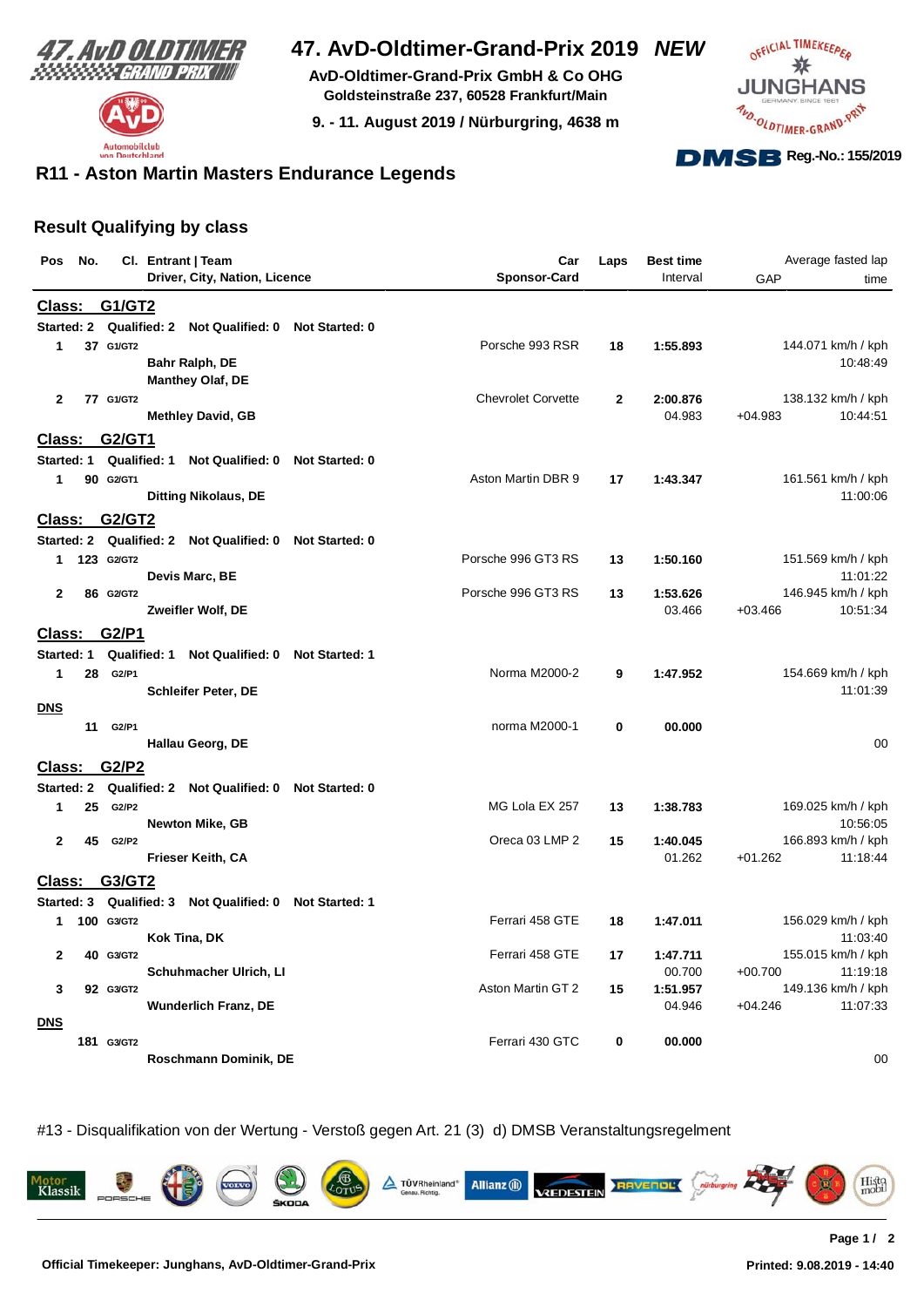



**AvD-Oldtimer-Grand-Prix GmbH & Co OHG Goldsteinstraße 237, 60528 Frankfurt/Main**

**9. - 11. August 2019 / Nürburgring, 4638 m**



### **R11 - Aston Martin Masters Endurance Legends**

#### **Result Qualifying by class**

| Pos            | No. |            | Cl. Entrant   Team                                               | Car                     | Laps | <b>Best time</b> |           | Average fasted lap |
|----------------|-----|------------|------------------------------------------------------------------|-------------------------|------|------------------|-----------|--------------------|
|                |     |            | Driver, City, Nation, Licence                                    | <b>Sponsor-Card</b>     |      | Interval         | GAP       | time               |
| Class:         |     | G3/P1      |                                                                  |                         |      |                  |           |                    |
| Started: 2     |     |            | Not Qualified: 0<br>Qualified: 2<br><b>Not Started: 0</b>        |                         |      |                  |           |                    |
| 1              | 8   | G3/P1      |                                                                  | Lola Aston DBR 1-2      | 16   | 1:34.598         |           | 176.503 km/h / kph |
|                |     |            | D'Ansembourg Christophe, BE                                      |                         |      |                  |           | 11:10:50           |
| $\mathbf{2}$   | 10  | G3/P1      |                                                                  | Pescarolo LMP 1         | 13   | 1:35.619         |           | 174.618 km/h / kph |
|                |     |            | <b>Cantillon Mike, GB</b>                                        |                         |      | 01.021           | $+01.021$ | 11:13:26           |
| Class:         |     | Invitation |                                                                  |                         |      |                  |           |                    |
| Started: 3     |     |            | Qualified: 2<br><b>Not Qualified: 1</b><br><b>Not Started: 0</b> |                         |      |                  |           |                    |
| 1              | 30  | Invitati   |                                                                  | Aston Martin V12 GT3    | 10   | 1:43.604         |           | 161.160 km/h / kph |
|                |     |            | <b>Mathai Oliver, DE</b>                                         |                         |      |                  |           | 10:50:08           |
|                |     |            | <b>Werner Marco, CH</b>                                          |                         |      |                  |           |                    |
| $\overline{2}$ | 7   | Invitati   |                                                                  | Aston Martin Vantage V1 | 17   | 1:46.045         |           | 157.450 km/h / kph |
|                |     |            | Lienau Alexander, DE                                             |                         |      | 02.441           | $+02.441$ | 10:50:27           |
|                |     |            | <b>Scheibner Timo, DE</b>                                        |                         |      |                  |           |                    |
| <b>DSQ</b>     |     |            |                                                                  |                         |      |                  |           |                    |
|                | 13  | Invitati   |                                                                  | Ferrari 458 GT 2        | 13   | 1:50.898         |           | 150.560 km/h / kph |
|                |     |            | <b>Scheibner Timo, DE</b><br>Lienau Alexander, DE                |                         |      | 07.294           | $+04.853$ | 11:15:02           |

#### **Required laps: 1**

#### #13 - Disqualifikation von der Wertung - Verstoß gegen Art. 21 (3) d) DMSB Veranstaltungsregelment

| Clerk of the course: | <b>Chief Timekeeper:</b> | <b>Publication Time:</b> |
|----------------------|--------------------------|--------------------------|
|                      |                          |                          |
|                      |                          | 9.8.2019                 |

DNC = Did not classify | DNS = Did not start | DNQ = Did not qualify | DSQ = Disqualification

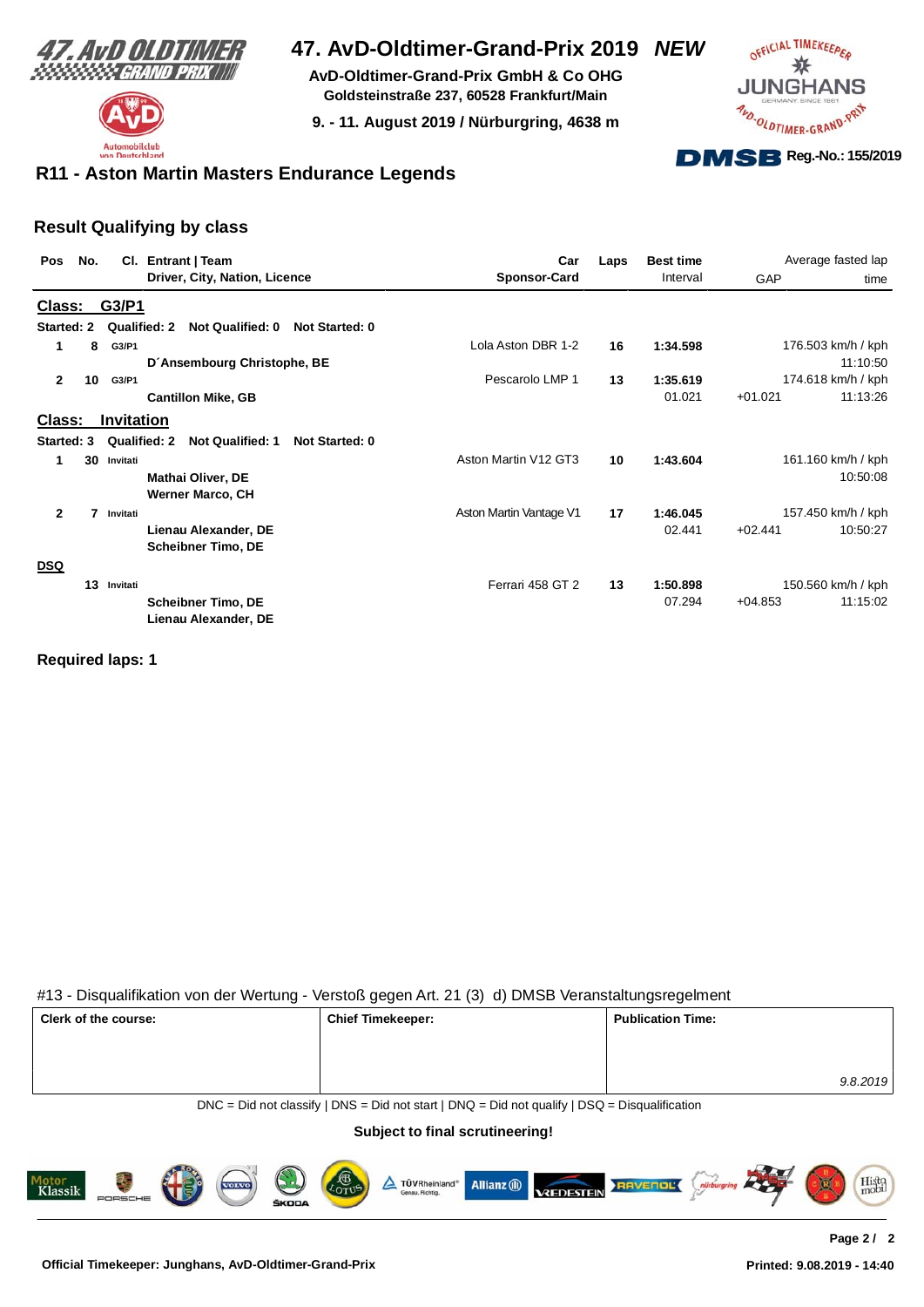

**AvD-Oldtimer-Grand-Prix GmbH & Co OHG Goldsteinstraße 237, 60528 Frankfurt/Main**

**9. - 11. August 2019 / Nürburgring, 4638 m**



# **R11 - Aston Martin Masters Endurance Legends**

### **Lap by Lap Qualifying**

| No Entrant |              |              |                 |          |     |           |                 | <b>Driver</b>                       |     |                                   |          |                |          |     |
|------------|--------------|--------------|-----------------|----------|-----|-----------|-----------------|-------------------------------------|-----|-----------------------------------|----------|----------------|----------|-----|
| 7          |              |              |                 |          |     |           |                 |                                     |     | Lienau Alexander / Scheibner Timo |          |                |          |     |
| 1:56.071   | $\mathbf{1}$ | 1:49.044     | $\overline{2}$  | 1:47.191 | 3   | 1:46.045  | 4               | 2:00.278                            | pit | 3:33.831<br>6                     | 1:46.720 | $\overline{7}$ | 1:56.284 | pit |
| 4:21.639   | 9            | 1:51.318     | 10              | 1:52.495 | 11  | 1:51.698  | 12              | 2:14.255                            | pit | 4:49.555<br>14                    | 1:52.676 | 15             | 1:49.186 | 16  |
| 2:25.620   | pit          |              |                 |          |     |           |                 |                                     |     |                                   |          |                |          |     |
| 8          |              |              |                 |          |     |           |                 | D'Ansembourg Christophe             |     |                                   |          |                |          |     |
| 1:42.639   | 1            | 1:39.564     | $\overline{2}$  | 1:39.532 | 3   | 1:38.375  | 4               | 1:43.191                            | 5   | 1:36.828<br>6                     | 1:42.007 | $\overline{7}$ | 1:37.026 | 8   |
| 1:44.764   | 9            | 1:49.232     | pit             | 3:55.240 | 11  | 1:40.872  | 12              | 1:35.444                            | 13  | 1:41.614<br>14                    | 1:34.598 | 15             | 1:51.278 | pit |
| 10         |              |              |                 |          |     |           |                 | <b>Cantillon Mike</b>               |     |                                   |          |                |          |     |
| 1:39.610   | $\mathbf{1}$ | 1:36.807     | $\overline{2}$  | 1:50.266 | pit | 12:31.657 | 4               | 1:39.735                            | 5   | 1:36.513<br>6                     | 1:39.394 | $\overline{7}$ | 1:42.014 | 8   |
| 1:36.879   | 9            | 1:42.992     | 10              | 1:35.619 | 11  | 1:36.610  | 12              | 1:53.544                            | pit |                                   |          |                |          |     |
| 13         |              |              |                 |          |     |           |                 |                                     |     | Scheibner Timo / Lienau Alexander |          |                |          |     |
| 1:56.999   | $\mathbf{1}$ | 1:57.193     | $\overline{2}$  | 1:58.700 | 3   | 2:13.319  | pit             | 15:58.093                           | 5   | 1:55.277<br>6                     | 1:53.661 | $\overline{7}$ | 1:51.166 | 8   |
| 1:50.898   | 9            | 1:51.852     | 10 <sup>1</sup> | 1:52.169 | 11  | 1:51.290  | 12              | 2:18.528                            | pit |                                   |          |                |          |     |
| 25         |              |              |                 |          |     |           |                 | Newton Mike                         |     |                                   |          |                |          |     |
| 1:42.667   | $\mathbf{1}$ | 1:40.554     | $\overline{2}$  | 1:40.245 | 3   | 2:06.325  | pit             | 4:31.983                            | 5   | 1:38.783<br>6                     | 1:45.714 | 7              | 1:54.788 | pit |
| 14:35.672  | 9            | 1:39.695     | 10 <sup>°</sup> | 1:39.405 | 11  | 1:41.837  | 12 <sup>°</sup> | 2:02.208                            | pit |                                   |          |                |          |     |
| 28         |              |              |                 |          |     |           |                 | <b>Schleifer Peter</b>              |     |                                   |          |                |          |     |
| 1:58.697   | $\mathbf{1}$ | 1:49.144     | $\overline{2}$  | 1:50.488 | 3   | 2:04.801  | pit             | 3:46.270                            | 5   | 1:48.432<br>6                     | 1:47.952 | $\overline{7}$ | 1:48.316 | 8   |
| 2:35.465   | pit          |              |                 |          |     |           |                 |                                     |     |                                   |          |                |          |     |
| 30         |              |              |                 |          |     |           |                 | <b>Mathai Oliver / Werner Marco</b> |     |                                   |          |                |          |     |
| 1:46.772   | $\mathbf{1}$ | 1:46.025     | $\overline{2}$  | 1:43.988 | 3   | 1:43.604  | 4               | 1:53.790                            | pit | 5:23.562<br>6                     | 1:45.062 | $\overline{7}$ | 1:44.991 | 8   |
| 1:44.792   | 9            | 2:07.766     | pit             |          |     |           |                 |                                     |     |                                   |          |                |          |     |
| 37         |              |              |                 |          |     |           |                 | <b>Bahr Ralph / Manthey Olaf</b>    |     |                                   |          |                |          |     |
| 1:58.915   | $\mathbf{1}$ | 1:56.209     | $\overline{c}$  | 1:55.893 | 3   | 2:09.018  | pit             | 4:43.297                            | 5   | 2:04.390<br>6                     | 2:04.813 | $\overline{7}$ | 2:02.118 | 8   |
| 2:03.351   | 9            | 2:00.460     | 10              | 2:02.325 | 11  | 2:05.349  | 12              | 2:03.292                            | 13  | 2:01.576<br>14                    | 2:00.995 | 15             | 1:59.468 | 16  |
| 2:00.041   | 17           | 2:22.729     | pit             |          |     |           |                 |                                     |     |                                   |          |                |          |     |
| 40         |              |              |                 |          |     |           |                 | <b>Schuhmacher Ulrich</b>           |     |                                   |          |                |          |     |
| 3:05.412   |              | 1:52.289     | $\overline{c}$  | 1:50.019 | 3   | 1:49.262  | 4               | 1:48.334                            | 5   | 1:48.976<br>6                     | 2:08.441 | pit            | 4:52.981 | 8   |
| 1:51.461   | 9            | 1:49.309     | 10              | 3:33.131 | 11  | 1:50.944  | 12              | 1:48.155                            | 13  | 1:48.788<br>14                    | 1:48.120 | 15             | 1:47.711 | 16  |
| 2:22.848   | pit          |              |                 |          |     |           |                 |                                     |     |                                   |          |                |          |     |
| 45         |              |              |                 |          |     |           |                 | <b>Frieser Keith</b>                |     |                                   |          |                |          |     |
| 1:43.637   | $\mathbf{1}$ | 1:42.567     | $\overline{c}$  | 1:42.020 | 3   | 1:42.344  | 4               | 1:42.395                            | 5   | 1:52.288<br>pit                   | 4:28.653 | $\overline{7}$ | 1:41.007 | 8   |
| 1:40.506   | 9            | 1:45.378     | 10              | 1:40.809 | 11  | 1:40.208  | 12              | 1:40.192                            | 13  | 1:40.045 14                       | 2:03.832 | pit            |          |     |
| 77         |              |              |                 |          |     |           |                 | <b>Methley David</b>                |     |                                   |          |                |          |     |
| 2:00.876   | 1            | 2:41.924 pit |                 |          |     |           |                 |                                     |     |                                   |          |                |          |     |
| 86         |              |              |                 |          |     |           |                 | Zweifler Wolf                       |     |                                   |          |                |          |     |
| 1:58.965   | $\mathbf{1}$ | 2:02.170     | pit             | 2:51.036 | 3   | 1:53.626  | 4               | 1:54.186                            | 5   | 1:56.076<br>6                     | 2:01.206 | pit            | 3:50.059 | 8   |
| 2:17.765   | 9            | 1:57.883     | 10              | 1:53.718 | 11  | 1:54.349  | 12              | 2:48.702                            | pit |                                   |          |                |          |     |
| 90         |              |              |                 |          |     |           |                 | <b>Ditting Nikolaus</b>             |     |                                   |          |                |          |     |
| 1:48.581   | $\mathbf{1}$ | 1:46.345     | $\overline{2}$  | 1:45.915 | 3   | 1:47.581  | 4               | 1:47.025                            | 5   | 1:46.211<br>6                     | 1:56.250 | pit            | 3:26.660 | 8   |
| 1:43.347   | 9            | 1:44.595     | 10              | 1:44.464 | 11  | 1:55.775  | pit             | 3:10.515                            | 13  | 1:44.626<br>14                    | 1:44.867 | 15             | 1:45.749 | 16  |
| 2:05.657   | pit          |              |                 |          |     |           |                 |                                     |     |                                   |          |                |          |     |

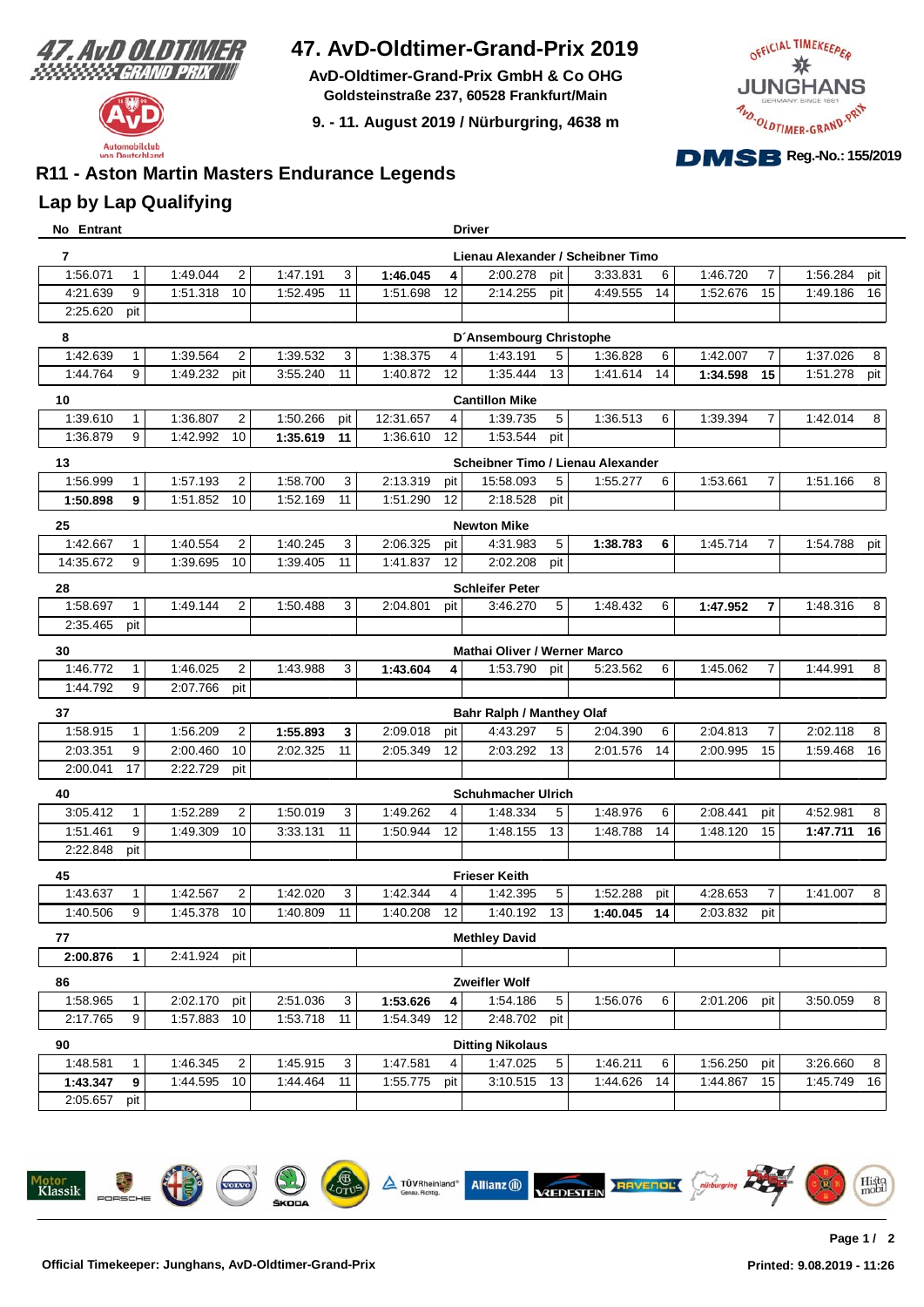

**AvD-Oldtimer-Grand-Prix GmbH & Co OHG Goldsteinstraße 237, 60528 Frankfurt/Main**

**9. - 11. August 2019 / Nürburgring, 4638 m**



# **R11 - Aston Martin Masters Endurance Legends**

### **Lap by Lap Qualifying**

| No Entrant |                   |                         |                |                 |                             | <b>Driver</b>   |                |                   |                |  |  |
|------------|-------------------|-------------------------|----------------|-----------------|-----------------------------|-----------------|----------------|-------------------|----------------|--|--|
| 92         |                   | <b>Wunderlich Franz</b> |                |                 |                             |                 |                |                   |                |  |  |
| 2:12.192   | pit               | 3:45.414                | $\overline{2}$ | 1:55.534<br>3   | 1:55.652<br>4               | 5<br>1:54.230   | 6<br>1:52.967  | 2:08.323<br>pit   | 4:56.433<br>8  |  |  |
| 1:53.275   | 9                 | 1:51.957                | 10             | 2:07.639<br>pit | 4:42.463<br>12 <sup>2</sup> | 2:18.455<br>13  | 1:55.600<br>14 | 2:06.586<br>pit   |                |  |  |
| 100        | <b>Kok Tina</b>   |                         |                |                 |                             |                 |                |                   |                |  |  |
| 1:53.978   |                   | 1:52.380                | $\overline{2}$ | 1:51.860<br>3   | 1:49.044<br>4               | 5<br>1:49.221   | 1:50.037<br>6  | pit  <br>2:01.306 | 3:34.290<br>8  |  |  |
| 1:48.654   | 9                 | 1:47.011                | 10             | 1:47.847<br>11  | 2:04.835<br>pit             | 4:31.662<br>13  | 1:47.184<br>14 | 15<br>1:47.240    | 1:55.038<br>16 |  |  |
| 1:51.729   | 17                | 2:10.176                | pit            |                 |                             |                 |                |                   |                |  |  |
| 123        | <b>Devis Marc</b> |                         |                |                 |                             |                 |                |                   |                |  |  |
| 1:53.715   |                   | 1:52.581                | $\overline{2}$ | 3<br>1:53.052   | 1:50.927<br>4               | pit<br>2:07.040 | 5:14.508<br>6  | 7<br>1:50.855     | 1:50.160<br>8  |  |  |
| 1:54.221   | 9                 | 1:50.446                | 10             | 2:22.412<br>11  | 12<br>7:30.542              | 13<br>2:17.918  |                |                   |                |  |  |

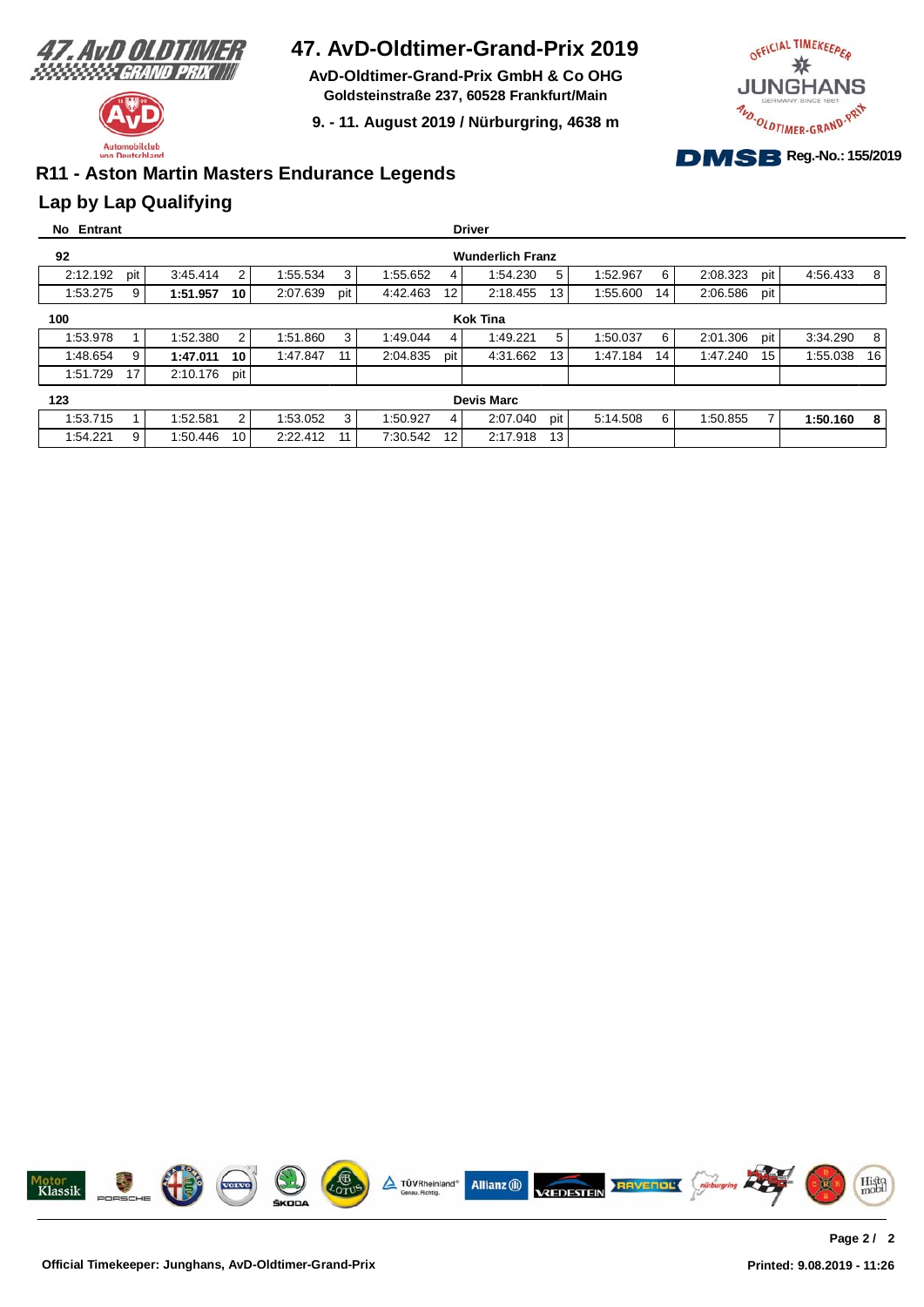

Automobilclub  $von<sub>n</sub>$ 

utschland

## **47. AvD-Oldtimer-Grand-Prix 2019** *NEW*

**AvD-Oldtimer-Grand-Prix GmbH & Co OHG Goldsteinstraße 237, 60528 Frankfurt/Main**

**9. - 11. August 2019 / Nürburgring, 4638 m**



# **Starting Grid Race 1 R11 - Aston Martin Masters Endurance Legends**

|     | 13 Timo Scheibner         |          | 9            |     |                          |
|-----|---------------------------|----------|--------------|-----|--------------------------|
| 17. | Ferrari 458 GT 2          |          |              |     |                          |
|     | 77 David Methley          | 2:00.876 | 8            | 181 | <b>Dominik Roschmann</b> |
|     |                           |          |              |     |                          |
| 15. | <b>Chevrolet Corvette</b> |          |              | 16. | Ferrari 430 GTC          |
|     | 86 Wolf Zweifler          | 1:53.626 | 7            |     | 37 Ralph Bahr            |
| 13. | Porsche 996 GT3 RS        |          |              | 14. | Porsche 993 RSR          |
|     |                           |          |              |     |                          |
| 123 | <b>Marc Devis</b>         | 1:50.160 | 6            |     | 92 Franz Wunderlich      |
| 11. | Porsche 996 GT3 RS        |          |              | 12. | Aston Martin GT 2        |
|     | 40 Ulrich Schuhmacher     | 1:47.711 | 5            |     | 28 Peter Schleifer       |
| 9.  | Ferrari 458 GTE           |          |              | 10. | Norma M2000-2            |
|     |                           |          |              |     |                          |
|     | 7 Alexander Lienau        | 1:46.045 | 4            | 100 | <b>Tina Kok</b>          |
| 7.  | Aston Martin Vantage V12  |          |              | 8.  | Ferrari 458 GTE          |
|     | 90 Nikolaus Ditting       | 1:43.347 | 3            |     | 30 Oliver Mathai         |
| 5.  | Aston Martin DBR 9        |          |              | 6.  | Aston Martin V12 GT3     |
|     |                           |          |              |     |                          |
| 25  | <b>Mike Newton</b>        | 1:38.783 | $\mathbf{2}$ |     | 45 Keith Frieser         |
| 3.  | MG Lola EX 257            |          |              | 4.  | Oreca 03 LMP 2           |
|     |                           | 1:34.598 |              |     | 10 Mike Cantillon        |
|     | 8 Christophe D'Ansembourg |          | 1            |     |                          |
|     | Lola Aston DBR 1-2        |          |              | 2.  | Pescarolo LMP 1          |

| 77  | David Methley                  | 2:00.876 | 8 | 181 | Dominik Roschmann       |          |
|-----|--------------------------------|----------|---|-----|-------------------------|----------|
|     | <b>Chevrolet Corvette</b>      |          |   | 16. | Ferrari 430 GTC         |          |
|     |                                |          |   |     |                         |          |
|     | 86 Wolf Zweifler               | 1:53.626 | 7 | 37  | <b>Ralph Bahr</b>       | 1:55.893 |
|     | Porsche 996 GT3 RS             |          |   | 14. | Porsche 993 RSR         |          |
| 123 | <b>Marc Devis</b>              | 1:50.160 | 6 | 92  | <b>Franz Wunderlich</b> | 1:51.957 |
|     | Porsche 996 GT3 RS             |          |   | 12. | Aston Martin GT 2       |          |
|     |                                |          |   |     |                         |          |
| 40  | Ulrich Schuhmacher             | 1:47.711 | 5 | 28  | <b>Peter Schleifer</b>  | 1:47.952 |
|     | Ferrari 458 GTE                |          |   | 10. | Norma M2000-2           |          |
|     | 7 Alexander Lienau             | 1:46.045 | 4 | 100 | Tina Kok                | 1:47.011 |
|     | Aston Martin Vantage V12       |          |   | 8.  | Ferrari 458 GTE         |          |
|     |                                |          |   |     |                         |          |
|     | 90 Nikolaus Ditting            | 1:43.347 | 3 | 30  | <b>Oliver Mathai</b>    | 1:43.604 |
|     | Aston Martin DBR 9             |          |   | 6.  | Aston Martin V12 GT3    |          |
|     |                                |          |   |     |                         |          |
| 25  | <b>Mike Newton</b>             | 1:38.783 | 2 | 45  | <b>Keith Frieser</b>    | 1:40.045 |
|     | MG Lola EX 257                 |          |   | 4   | Oreca 03 LMP 2          |          |
| 8   | <b>Christophe D'Ansembourg</b> | 1:34.598 | 1 | 10  | <b>Mike Cantillon</b>   | 1:35.619 |
|     | Lola Aston DBR 1-2             |          |   | 2.  | Pescarolo LMP 1         |          |

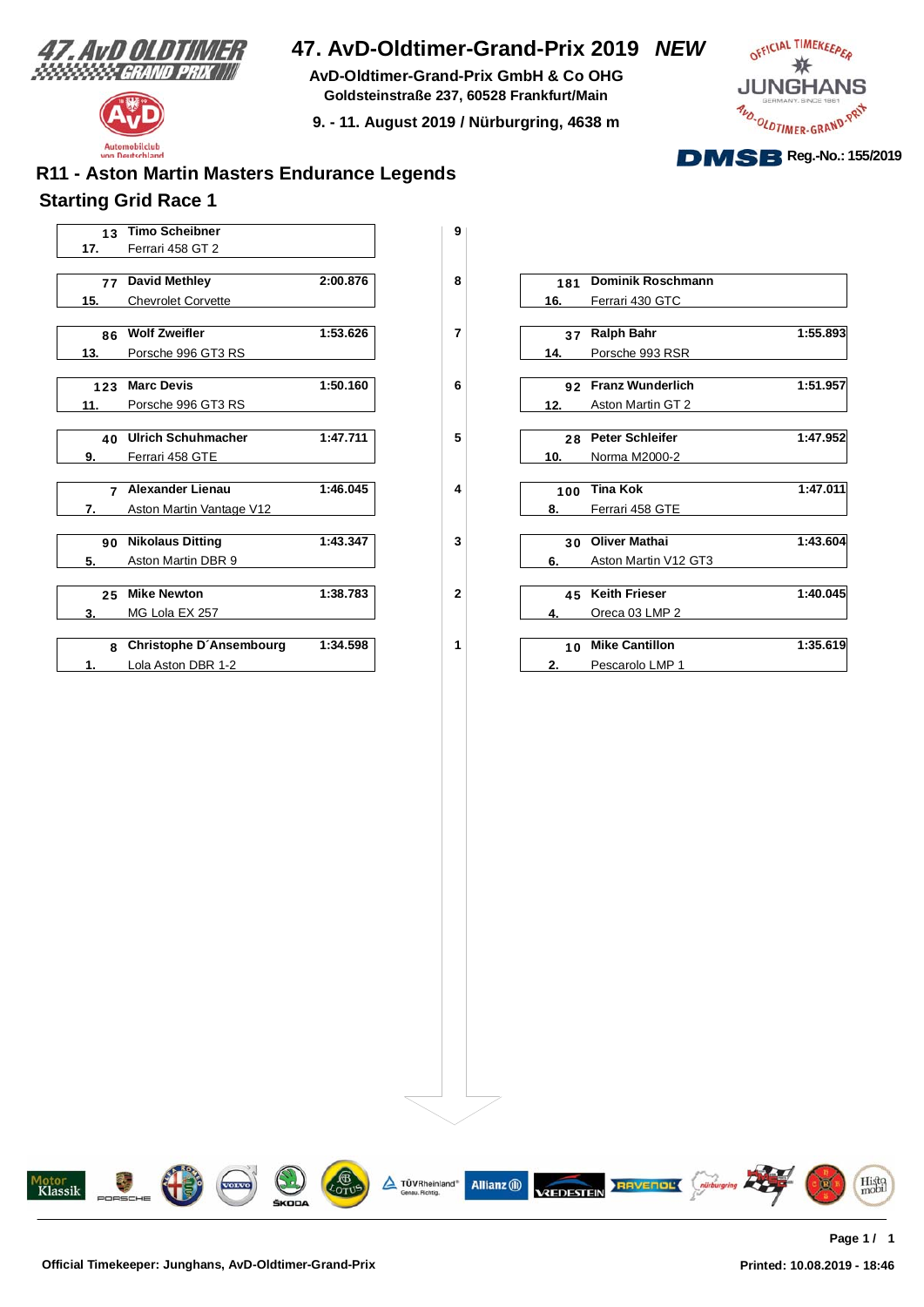



**AvD-Oldtimer-Grand-Prix GmbH & Co OHG Goldsteinstraße 237, 60528 Frankfurt/Main**

**9. - 11. August 2019 / Nürburgring, 4638 m**



#### **Result Race 1 R11 - Aston Martin Masters Endurance Legends**

| Pos.<br>$\mathbf{1}$<br>$\mathbf 2$<br>3<br>4 | No.<br>8<br>10<br>45<br>25          | Cl. Entrant   Team<br>G3/P1<br>G3/P1<br>G3/P2 | Driver, City, Nation, Licence<br>D'Ansembourg Christophe, BE<br><b>Cantillon Mike, GB</b> | Car<br><b>Sponsor-Card</b><br>Lola Aston DBR 1-2<br>Pescarolo LMP 1 | Laps<br>24 | <b>Total time</b><br>Intervall<br>41:12.997 | GAP         | Fastest Lap<br>in<br>Average total<br>Lap<br>14<br>1:37.054 |
|-----------------------------------------------|-------------------------------------|-----------------------------------------------|-------------------------------------------------------------------------------------------|---------------------------------------------------------------------|------------|---------------------------------------------|-------------|-------------------------------------------------------------|
|                                               |                                     |                                               |                                                                                           |                                                                     |            |                                             |             |                                                             |
|                                               |                                     |                                               |                                                                                           |                                                                     |            |                                             |             |                                                             |
|                                               |                                     |                                               |                                                                                           |                                                                     |            |                                             |             |                                                             |
|                                               |                                     |                                               |                                                                                           |                                                                     |            |                                             |             | 162.040 km/h / kph                                          |
|                                               |                                     |                                               |                                                                                           |                                                                     | 24         | 41:13.694                                   |             | 22<br>1:36.771                                              |
|                                               |                                     |                                               |                                                                                           |                                                                     |            | 00.697                                      | $+00.697$   | 161.994 km/h / kph                                          |
|                                               |                                     |                                               |                                                                                           | Oreca 03 LMP 2                                                      | 24         | 42:24.066                                   |             | 1:41.100<br>17                                              |
|                                               |                                     |                                               | Frieser Keith, CA                                                                         |                                                                     |            | 1:11.069                                    |             | +1:10.372 157.513 km/h / kph                                |
|                                               |                                     | G2/P2                                         |                                                                                           | MG Lola EX 257                                                      | 23         | 42:35.627                                   |             | 1:39.928<br>3                                               |
|                                               |                                     |                                               | <b>Newton Mike, GB</b>                                                                    |                                                                     |            | 1 Runde                                     | +1 Runde    | 150.267 km/h / kph                                          |
| 5                                             | 30<br>Invitati                      |                                               |                                                                                           | Aston Martin V12 G1                                                 | 23         | 42:44.779                                   |             | 1:43.555<br>10                                              |
|                                               |                                     |                                               | <b>Mathai Oliver, DE</b>                                                                  |                                                                     |            | 1 Runde                                     |             | +09.152 149.731 km/h / kph                                  |
|                                               |                                     |                                               | <b>Werner Marco, CH</b>                                                                   |                                                                     |            |                                             |             |                                                             |
| 6                                             | $\overline{\mathbf{r}}$<br>Invitati |                                               |                                                                                           | Aston Martin Vantage                                                | 23         | 42:45.420                                   |             | 1:44.820<br>23                                              |
|                                               |                                     |                                               | Lienau Alexander, DE                                                                      |                                                                     |            | 1 Runde                                     | $+00.641$   | 149.693 km/h / kph                                          |
|                                               |                                     |                                               | <b>Scheibner Timo, DE</b>                                                                 |                                                                     |            |                                             |             |                                                             |
| $\overline{7}$                                | 181<br>G3/GT2                       |                                               |                                                                                           | Ferrari 430 GTC                                                     | 22         | 41:51.085                                   |             | 1:47.570<br>8                                               |
|                                               |                                     |                                               | Roschmann Dominik, DE                                                                     |                                                                     |            | 2 Runden                                    | +1 Runde    | 146.283 km/h / kph                                          |
| 8                                             | 40<br>G3/GT2                        |                                               |                                                                                           | Ferrari 458 GTE                                                     | 22         | 42:07.206                                   |             | 1:48.271<br>15                                              |
|                                               |                                     |                                               | Schuhmacher Ulrich, LI                                                                    |                                                                     |            | 2 Runden                                    | $+16.121$   | 145.350 km/h / kph                                          |
| 9                                             | 100<br>G3/GT2                       |                                               |                                                                                           | Ferrari 458 GTE                                                     | 22         | 42:12.866                                   |             | 1:48.047<br>6                                               |
|                                               |                                     |                                               | Kok Tina, DK                                                                              |                                                                     |            | 2 Runden                                    | +05.660     | 145.025 km/h / kph                                          |
| 10                                            | 28<br>G2/P1                         |                                               |                                                                                           | Norma M2000-2                                                       | 21         | 41:13.745                                   |             | 1:49.397<br>13                                              |
|                                               |                                     |                                               | <b>Schleifer Peter, DE</b>                                                                |                                                                     |            | 3 Runden                                    | $+1$ Runde  | 141.742 km/h / kph                                          |
| 11                                            | 13<br>Invitati                      |                                               |                                                                                           | Ferrari 458 GT 2                                                    | 21         | 41:34.908                                   |             | 1:51.252<br>13                                              |
|                                               |                                     |                                               | <b>Scheibner Timo, DE</b>                                                                 |                                                                     |            | 3 Runden                                    | +21.163     | 140.539 km/h / kph                                          |
|                                               |                                     |                                               | Lienau Alexander, DE                                                                      |                                                                     |            |                                             |             |                                                             |
| 12                                            | 86<br>G2/GT2                        |                                               |                                                                                           | Porsche 996 GT3 R!                                                  | 21         | 43:05.074                                   |             | 1:56.567<br>15                                              |
|                                               |                                     |                                               | Zweifler Wolf, DE                                                                         |                                                                     |            | 3 Runden                                    | $+1:30.166$ | 135.637 km/h / kph                                          |
| 13                                            | 92<br>G3/GT2                        |                                               |                                                                                           | Aston Martin GT 2                                                   | 20         | 41:22.603                                   |             | 1:52.978<br>$\overline{2}$                                  |
|                                               |                                     |                                               | <b>Wunderlich Franz, DE</b>                                                               |                                                                     |            | 4 Runden                                    | +1 Runde    | 134.510 km/h / kph                                          |
| 14                                            | 37<br>G1/GT2                        |                                               |                                                                                           | Porsche 993 RSR                                                     | 20         | 42:39.075                                   |             | 1:56.503<br>8                                               |
|                                               |                                     |                                               | Bahr Ralph, DE                                                                            |                                                                     |            | 4 Runden                                    |             | +1:16.472 130.491 km/h / kph                                |
|                                               |                                     |                                               | <b>Manthey Olaf, DE</b>                                                                   |                                                                     |            |                                             |             |                                                             |
| <b>DNC</b>                                    |                                     |                                               |                                                                                           |                                                                     |            |                                             |             |                                                             |
|                                               | 77<br>G1/GT2                        |                                               |                                                                                           | <b>Chevrolet Corvette</b>                                           | 13         | 28:16.690                                   |             | 1:56.477<br>5                                               |
|                                               |                                     |                                               | <b>Methley David, GB</b>                                                                  |                                                                     |            | 11 Runden                                   |             | 127.930 km/h / kph                                          |
|                                               | 90<br>G2/GT1                        |                                               |                                                                                           | Aston Martin DBR 9                                                  | 9          | 16:42.689                                   |             | 1:44.386<br>6                                               |
|                                               |                                     |                                               | Ditting Nikolaus, DE                                                                      |                                                                     |            | 15 Runden                                   |             | 149.868 km/h / kph                                          |
|                                               | 123<br>G2/GT2                       |                                               |                                                                                           | Porsche 996 GT3 R.                                                  | 1          | 2:31.781                                    |             | 00.000                                                      |
|                                               |                                     |                                               | Devis Marc, BE                                                                            |                                                                     |            | 23 Runden                                   |             | 110.006 km/h / kph                                          |
|                                               |                                     |                                               |                                                                                           | Fastest Lap: Str.-Nr.:10, Cantillon Mike, 1:36.771 = 172.539 kph    |            |                                             |             |                                                             |

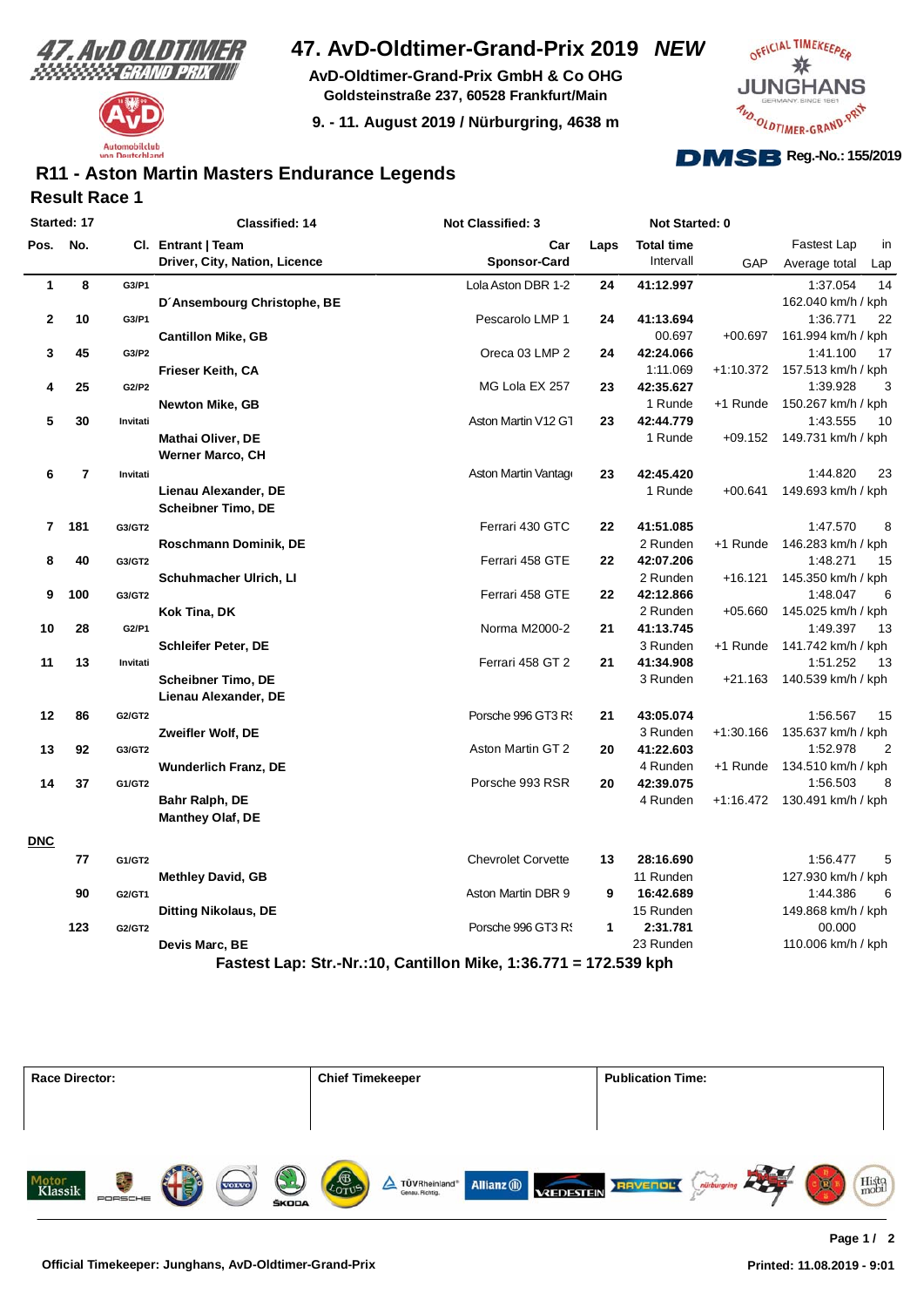

Automobilclub utschland

# **47. AvD-Oldtimer-Grand-Prix 2019** *NEW*

**AvD-Oldtimer-Grand-Prix GmbH & Co OHG Goldsteinstraße 237, 60528 Frankfurt/Main**

**9. - 11. August 2019 / Nürburgring, 4638 m**



#### **Result Race 1 R11 - Aston Martin Masters Endurance Legends**

| Started: 17 |     | Classified: 14                | <b>Not Classified: 3</b> |      | Not Started: 0    |      |               |     |
|-------------|-----|-------------------------------|--------------------------|------|-------------------|------|---------------|-----|
| Pos.        | No. | Cl. Entrant   Team            | Car                      | Laps | <b>Total time</b> |      | Fastest Lap   | in. |
|             |     | Driver, City, Nation, Licence | <b>Sponsor-Card</b>      |      | Intervall         | GAP. | Average total | Lap |

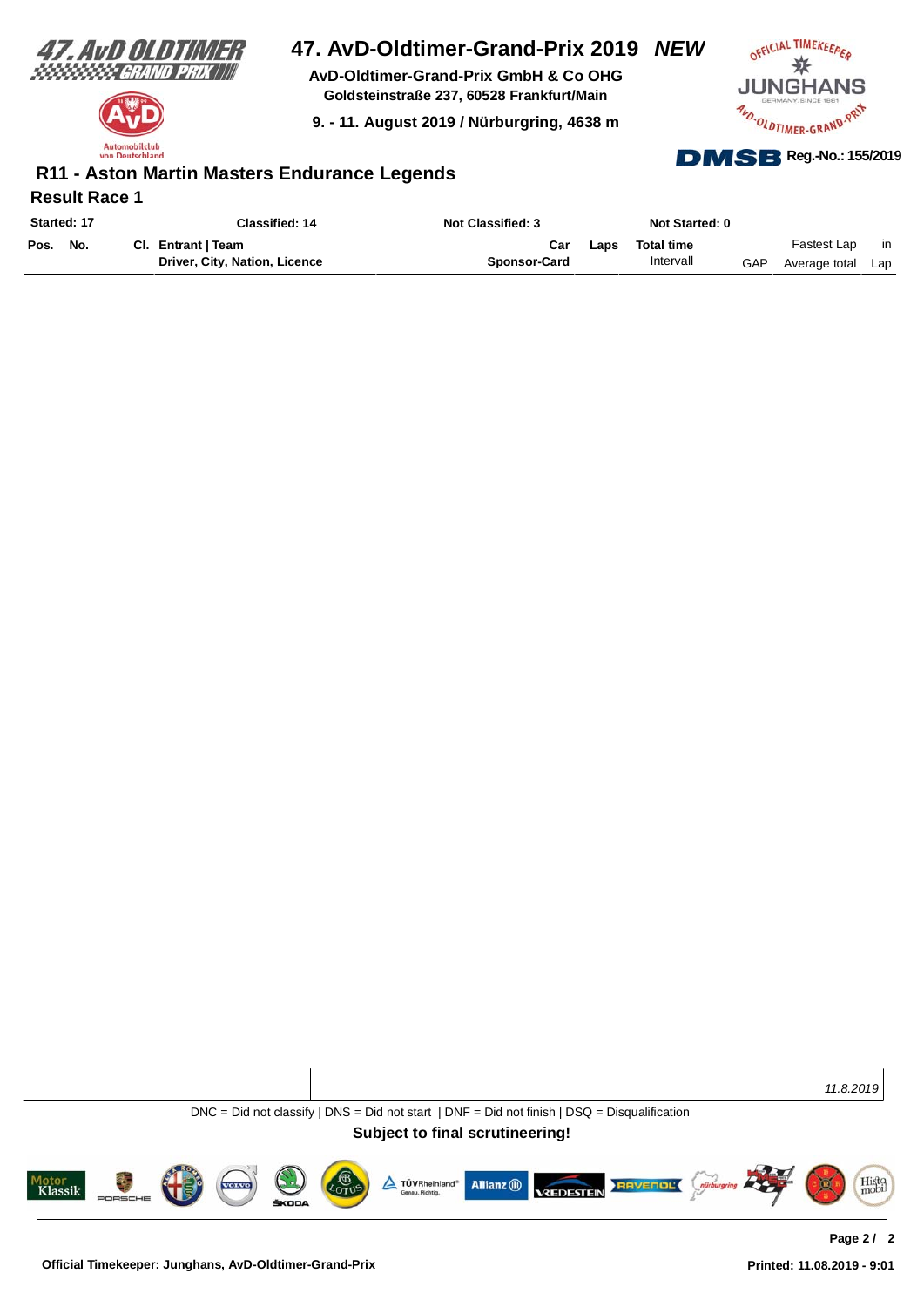



**AvD-Oldtimer-Grand-Prix GmbH & Co OHG Goldsteinstraße 237, 60528 Frankfurt/Main**

**9. - 11. August 2019 / Nürburgring, 4638 m**



#### **R11 - Aston Martin Masters Endurance Legends**

#### **Result Race 1 by class**

| Pos.                 | No. |                      | CI. Entrant / Team<br>Driver, City, Nation, Licence       |                       | Car<br><b>Sponsor-Card</b> | Laps | <b>Total time</b><br>Intervall | GAP       | Fastest Lap<br>in<br>Average total<br>Lap |
|----------------------|-----|----------------------|-----------------------------------------------------------|-----------------------|----------------------------|------|--------------------------------|-----------|-------------------------------------------|
| Class: G1/GT2        |     |                      |                                                           |                       |                            |      |                                |           |                                           |
|                      |     |                      | Started: 2 Classified: 1 Not Classified: 1                | <b>Not Started: 0</b> |                            |      |                                |           |                                           |
| 1                    | 37  | G1/GT2               |                                                           |                       | Porsche 993 RSR            | 20   | 42:39.075                      |           | 1:56.503<br>8                             |
|                      |     |                      | Bahr Ralph, DE                                            |                       |                            |      |                                |           | 130.491 km/h / kph                        |
|                      |     |                      | <b>Manthey Olaf, DE</b>                                   |                       |                            |      |                                |           |                                           |
| <b>DNC</b>           |     |                      |                                                           |                       |                            |      |                                |           |                                           |
|                      | 77  | G1/GT2               |                                                           |                       | <b>Chevrolet Corvette</b>  | 13   | 28:16.690                      |           | 1:56.477                                  |
|                      |     |                      | <b>Methley David, GB</b>                                  |                       |                            |      | 7 Rd.                          |           | 7 Rd. 127.930 km/h / kph                  |
| Class: G2/GT1        |     |                      |                                                           |                       |                            |      |                                |           |                                           |
| Started: 1           |     |                      | Classified: 0 Not Classified: 1                           | <b>Not Started: 0</b> |                            |      |                                |           |                                           |
|                      | 90  | G2/GT1               |                                                           |                       | Aston Martin DBR 9         | 9    | 16:42.689                      |           | 1:44.386<br>6                             |
|                      |     |                      | <b>Ditting Nikolaus, DE</b>                               |                       |                            |      |                                |           | 149.868 km/h / kph                        |
| <b>Class: G2/GT2</b> |     |                      |                                                           |                       |                            |      |                                |           |                                           |
|                      |     |                      | Started: 2 Classified: 1 Not Classified: 1                | <b>Not Started: 0</b> |                            |      |                                |           |                                           |
| 1                    | 86  | G2/GT2               |                                                           |                       | Porsche 996 GT3 RS         | 21   | 43:05.074                      |           | 1:56.567<br>15                            |
|                      |     |                      | Zweifler Wolf, DE                                         |                       |                            |      |                                |           | 135.637 km/h / kph                        |
| <b>DNC</b>           |     |                      |                                                           |                       |                            |      |                                |           |                                           |
|                      | 123 | G2/GT2               |                                                           |                       | Porsche 996 GT3 RS         | 1    | 2:31.781                       |           | 00.000                                    |
|                      |     |                      | Devis Marc, BE                                            |                       |                            |      | 20 Rd.                         | 20 Rd.    | 110.006 km/h / kph                        |
| <b>Class: G2/P1</b>  |     |                      |                                                           |                       |                            |      |                                |           |                                           |
| Started: 1           |     | <b>Classified: 1</b> | Not Classified: 0 Not Started: 0                          |                       |                            |      |                                |           |                                           |
| 1                    | 28  | G2/P1                |                                                           |                       | Norma M2000-2              | 21   | 41:13.745                      |           | 1:49.397<br>13                            |
|                      |     |                      | <b>Schleifer Peter, DE</b>                                |                       |                            |      |                                |           | 141.742 km/h / kph                        |
| Class: G2/P2         |     |                      |                                                           |                       |                            |      |                                |           |                                           |
| Started: 1           |     |                      | Classified: 1 Not Classified: 0                           | Not Started: 0        |                            |      |                                |           |                                           |
| 1                    | 25  | G2/P2                |                                                           |                       | MG Lola EX 257             | 23   | 42:35.627                      |           | 1:39.928<br>З                             |
|                      |     |                      | <b>Newton Mike, GB</b>                                    |                       |                            |      |                                |           | 150.267 km/h / kph                        |
| Class: G3/GT2        |     |                      |                                                           |                       |                            |      |                                |           |                                           |
|                      |     |                      | Started: 4 Classified: 4 Not Classified: 0 Not Started: 0 |                       |                            |      |                                |           |                                           |
| $\mathbf 1$          | 181 | G3/GT2               |                                                           |                       | Ferrari 430 GTC            | 22   | 41:51.085                      |           | 1:47.570<br>8                             |
|                      |     | G3/GT2               | Roschmann Dominik, DE                                     |                       |                            | 22   |                                |           | 146.283 km/h / kph                        |
| 2                    | 40  |                      | Schuhmacher Ulrich, Ll                                    |                       | Ferrari 458 GTE            |      | 42:07.206<br>16.121            | +16.121   | 1:48.271<br>15<br>145.350 km/h / kph      |
| 3                    | 100 | G3/GT2               |                                                           |                       | Ferrari 458 GTE            | 22   | 42:12.866                      |           | 1:48.047<br>6                             |
|                      |     |                      | Kok Tina, DK                                              |                       |                            |      | 21.781                         | $+05.660$ | 145.025 km/h / kph                        |
| 4                    | 92  | G3/GT2               |                                                           |                       | Aston Martin GT 2          | 20   | 41:22.603                      |           | 1:52.978<br>2                             |
|                      |     |                      | <b>Wunderlich Franz, DE</b>                               |                       |                            |      | 2 Rd.                          | 2 Rd.     | 134.510 km/h / kph                        |
| <b>Class: G3/P1</b>  |     |                      |                                                           |                       |                            |      |                                |           |                                           |
| Started: 2           |     |                      | Classified: 2 Not Classified: 0 Not Started: 0            |                       |                            |      |                                |           |                                           |
| 1                    | 8   | G3/P1                |                                                           |                       | Lola Aston DBR 1-2         | 24   | 41:12.997                      |           | 1:37.054<br>14                            |
|                      |     |                      | D'Ansembourg Christophe, BE                               |                       |                            |      |                                |           | 162.040 km/h / kph                        |
| $\mathbf{2}$         | 10  | G3/P1                |                                                           |                       | Pescarolo LMP 1            | 24   | 41:13.694                      |           | 1:36.771<br>22                            |
|                      |     |                      | <b>Cantillon Mike, GB</b>                                 |                       |                            |      | 00.697                         | $+00.697$ | 161.994 km/h / kph                        |
|                      |     |                      |                                                           |                       |                            |      |                                |           |                                           |

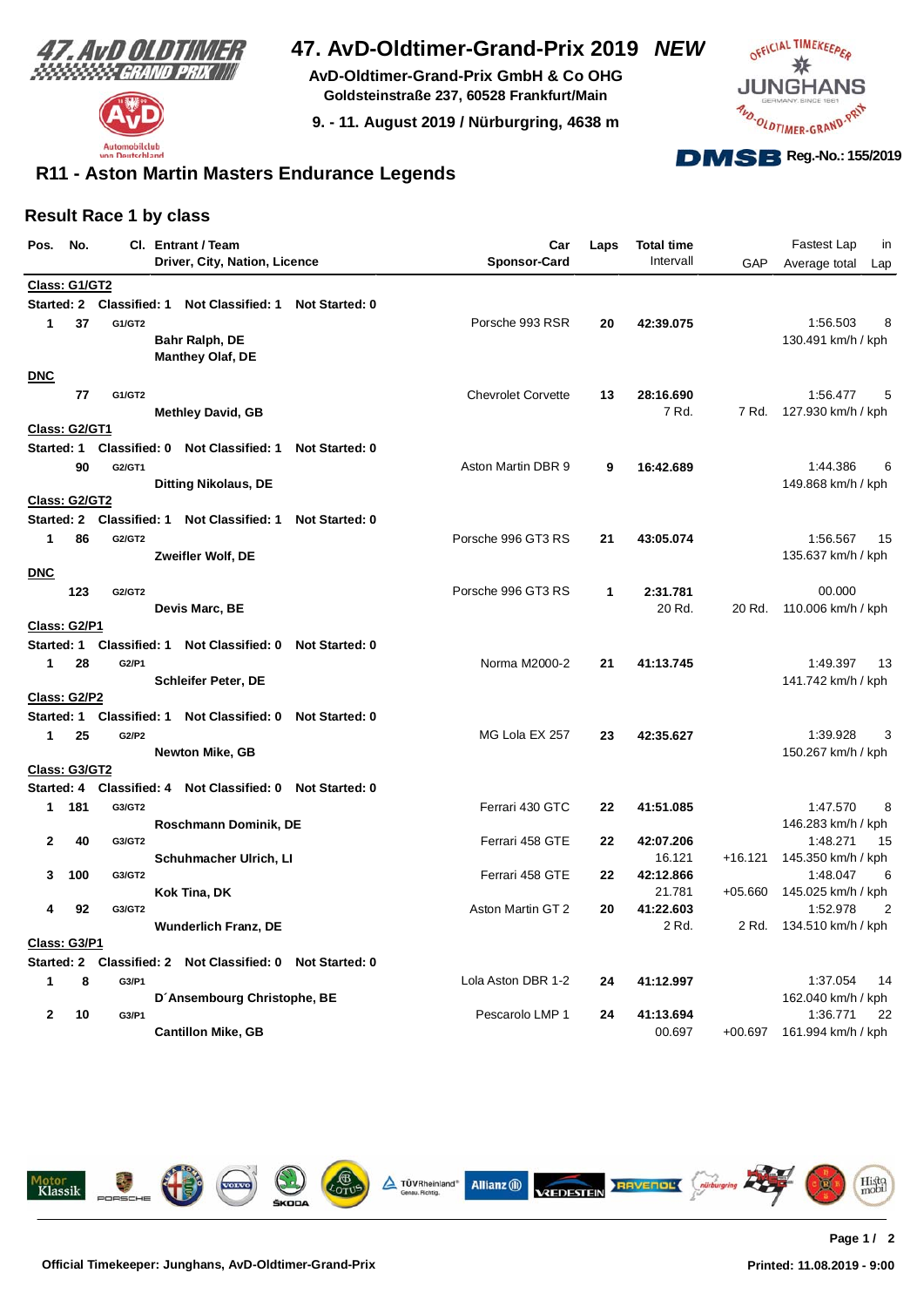



**AvD-Oldtimer-Grand-Prix GmbH & Co OHG Goldsteinstraße 237, 60528 Frankfurt/Main**

**9. - 11. August 2019 / Nürburgring, 4638 m**



#### **R11 - Aston Martin Masters Endurance Legends**

#### **Result Race 1 by class**

| Pos.<br>No.              |    | CI.                  | <b>Entrant / Team</b>                               |                       | Car                      | Laps | <b>Total time</b> |           | Fastest Lap        | in  |
|--------------------------|----|----------------------|-----------------------------------------------------|-----------------------|--------------------------|------|-------------------|-----------|--------------------|-----|
|                          |    |                      | Driver, City, Nation, Licence                       |                       | <b>Sponsor-Card</b>      |      | Intervall         | GAP       | Average total      | Lap |
| Class: G3/P2             |    |                      |                                                     |                       |                          |      |                   |           |                    |     |
| Started: 1               |    | <b>Classified: 1</b> | Not Classified: 0                                   | <b>Not Started: 0</b> |                          |      |                   |           |                    |     |
| 1                        | 45 | G3/P2                |                                                     |                       | Oreca 03 LMP 2           | 24   | 42:24.066         |           | 1:41.100           | 17  |
|                          |    |                      | Frieser Keith, CA                                   |                       |                          |      |                   |           | 157.513 km/h / kph |     |
| <b>Class: Invitation</b> |    |                      |                                                     |                       |                          |      |                   |           |                    |     |
| Started: 3               |    | <b>Classified: 3</b> | Not Classified: 0                                   | Not Started: 0        |                          |      |                   |           |                    |     |
| 1                        | 30 | Invitati             |                                                     |                       | Aston Martin V12 GT3     | 23   | 42:44.779         |           | 1:43.555           | 10  |
|                          |    |                      | <b>Mathai Oliver, DE</b><br><b>Werner Marco, CH</b> |                       |                          |      |                   |           | 149.731 km/h / kph |     |
| $\mathbf{2}$             | 7  | Invitati             |                                                     |                       | Aston Martin Vantage V12 | 23   | 42:45.420         |           | 1:44.820           | 23  |
|                          |    |                      | Lienau Alexander, DE                                |                       |                          |      | 00.641            | $+00.641$ | 149.693 km/h / kph |     |
|                          |    |                      | <b>Scheibner Timo, DE</b>                           |                       |                          |      |                   |           |                    |     |
| 3                        | 13 | Invitati             |                                                     |                       | Ferrari 458 GT 2         | 21   | 41:34.908         |           | 1:51.252           | 13  |
|                          |    |                      | <b>Scheibner Timo, DE</b><br>Lienau Alexander, DE   |                       |                          |      | 2 Rd.             | 2 Rd.     | 140.539 km/h / kph |     |

**Fastest Lap (in class): Str.-No.:30, Mathai/Werner, 1:43.555 = 161.236 kph**

| <b>Race Director:</b>                            | <b>Chief Timekeeper</b>                                                                        | <b>Publication Time:</b> |  |
|--------------------------------------------------|------------------------------------------------------------------------------------------------|--------------------------|--|
|                                                  |                                                                                                |                          |  |
|                                                  |                                                                                                | 11.8.2019                |  |
|                                                  | $DNC = Did$ not classify   DNS = Did not start   DNF = Did not finish   DSQ = Disqualification |                          |  |
|                                                  | <b>Subject to final scrutineering!</b>                                                         |                          |  |
|                                                  |                                                                                                |                          |  |
| Motor<br>Klassik<br><b>VOLVO</b><br><b>ŠKODA</b> | COTUS<br>Allianz (ii)<br>TÜVRheinland®<br><b>VREDESTEIN</b><br>Genau, Richtig.                 | Histo<br><b>RAVENOL</b>  |  |

ŠKODA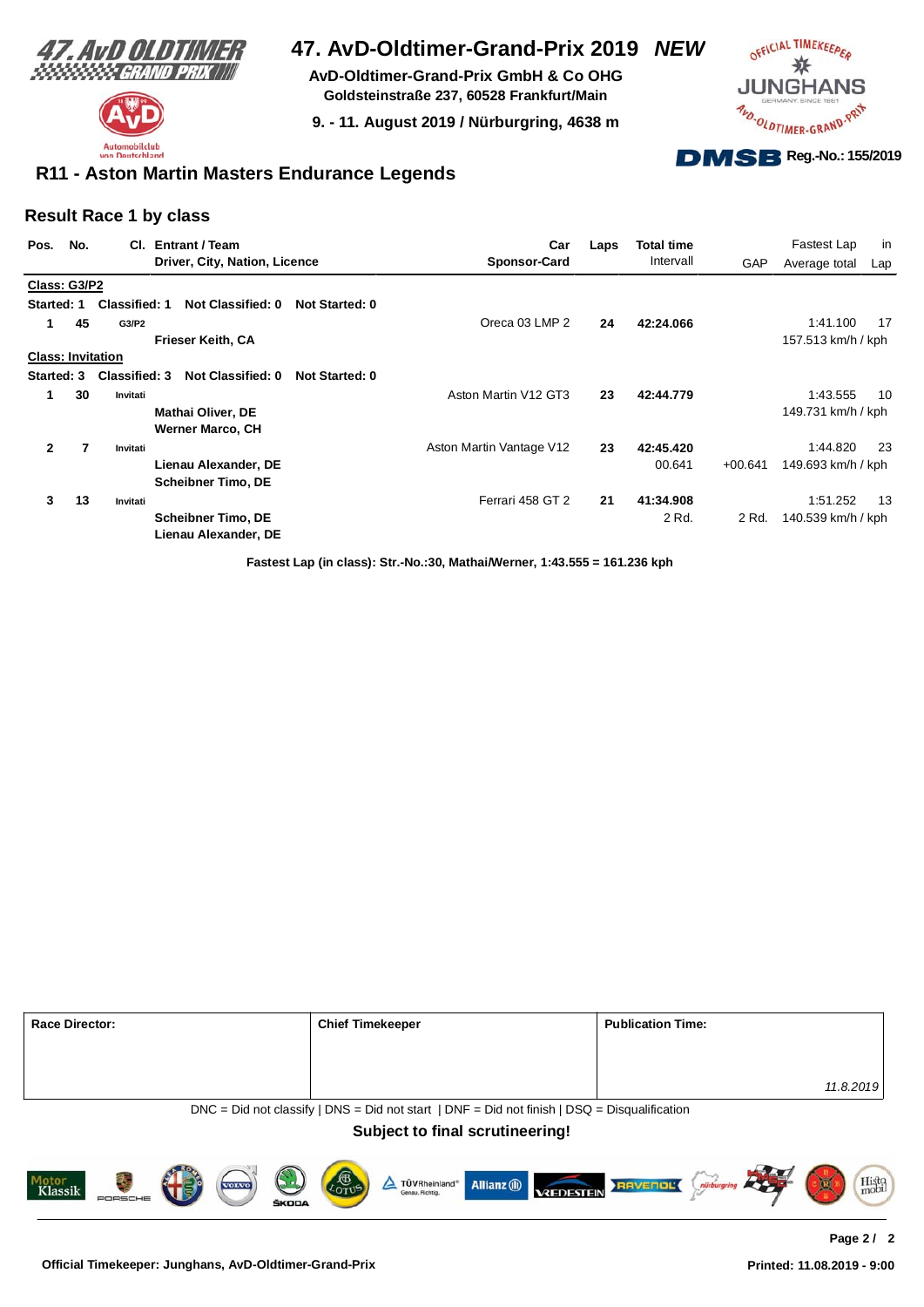

Automobilclub von Deutschland

## **47. AvD-Oldtimer-Grand-Prix 2019**

**AvD-Oldtimer-Grand-Prix GmbH & Co OHG Goldsteinstraße 237, 60528 Frankfurt/Main**

**9. - 11. August 2019 / Nürburgring, 4638 m**



### **R11 - Aston Martin Masters Endurance Legends**

#### **Lap by Lap Race 1**

| No Entrant |              |          |                |          |     |          |                | <b>Driver</b>                       |            |                                   |          |                |          |    |
|------------|--------------|----------|----------------|----------|-----|----------|----------------|-------------------------------------|------------|-----------------------------------|----------|----------------|----------|----|
| 7          |              |          |                |          |     |          |                |                                     |            | Lienau Alexander / Scheibner Timo |          |                |          |    |
| 1:57.279   | $\mathbf{1}$ | 1:50.583 | $\overline{2}$ | 1:49.578 | 3   | 1:47.706 | 4              | 1:46.762                            | 5          | 1:47.589<br>6                     | 1:46.705 | $\overline{7}$ | 1:46.725 | 8  |
| 1:47.218   | 9            | 1:48.074 | 10             | 1:46.340 | 11  | 1:54.637 | pit            | 3:11.752                            | 13         | 1:46.235<br>14                    | 1:46.275 | 15             | 1:46.088 | 16 |
| 1:46.339   | 17           | 1:46.890 | 18             | 1:47.844 | 19  | 1:48.917 | 20             | 1:46.234                            | 21         | 1:44.830<br>22                    | 1:44.820 | 23             |          |    |
| 8          |              |          |                |          |     |          |                | D'Ansembourg Christophe             |            |                                   |          |                |          |    |
| 1:44.676   | $\mathbf 1$  | 1:39.093 | $\overline{2}$ | 1:40.005 | 3   | 1:38.758 | 4              | 1:38.633                            | 5          | 6<br>1:38.016                     | 1:40.687 | $\overline{7}$ | 1:40.036 | 8  |
| 1:40.805   | 9            | 1:40.318 | 10             | 1:40.497 | 11  | 1:47.400 | pit            | 3:03.217                            | 13         | 14<br>1:37.054                    | 1:37.908 | 15             | 1:39.655 | 16 |
| 1:37.990   | 17           | 1:38.006 | 18             | 1:38.540 | 19  | 1:38.300 | 20             | 1:38.080                            | 21         | 1:38.001<br>22                    | 1:37.932 | 23             | 1:39.390 | 24 |
| 10         |              |          |                |          |     |          |                | <b>Cantillon Mike</b>               |            |                                   |          |                |          |    |
| 1:45.352   | 1            | 1:38.996 | $\overline{c}$ | 1:39.865 | 3   | 1:38.986 | $\overline{4}$ | 1:38.552                            | 5          | 1:38.080<br>6                     | 1:40.491 | $\overline{7}$ | 1:39.273 | 8  |
| 1:37.777   | 9            | 1:38.942 | 10             | 1:51.554 | pit | 3:09.708 | 12             | 1:39.280                            | 13         | 1:37.972<br>14                    | 1:37.350 | 15             | 1:38.224 | 16 |
| 1:37.223   | 17           | 1:37.000 | 18             | 1:37.764 | 19  | 1:38.919 | 20             | 1:38.580                            | 21         | 1:36.771<br>22                    | 1:37.742 | 23             | 1:39.293 | 24 |
| 13         |              |          |                |          |     |          |                |                                     |            | Scheibner Timo / Lienau Alexander |          |                |          |    |
| 2:09.422   | $\mathbf{1}$ | 1:56.132 | $\overline{2}$ | 1:56.794 | 3   | 1:53.577 | 4              | 1:52.945                            | 5          | 6<br>1:55.531                     | 1:56.352 | $\overline{7}$ | 1:54.297 | 8  |
| 1:53.643   | 9            | 2:02.008 | pit            | 3:10.129 | 11  | 1:52.345 | 12             | 1:51.252                            | 13         | 14<br>1:54.677                    | 1:52.664 | 15             | 1:51.933 | 16 |
| 1:55.553   | 17           | 1:51.696 | 18             | 1:53.194 | 19  | 1:55.682 | 20             | 1:55.082                            | 21         |                                   |          |                |          |    |
| 25         |              |          |                |          |     |          |                | <b>Newton Mike</b>                  |            |                                   |          |                |          |    |
| 1:47.051   | $\mathbf{1}$ | 1:40.331 | $\overline{2}$ | 1:39.928 | 3   | 1:40.299 | 4              | 1:41.601                            | 5          | 1:40.775<br>6                     | 1:43.748 | 7              | 1:45.544 | 8  |
| 1:42.673   | 9            | 1:41.077 | 10             | 1:48.880 | pit | 3:10.401 | 12             | 1:43.404                            | 13         | 1:41.943<br>14                    | 1:43.903 | 15             | 1:40.110 | 16 |
| 1:40.513   | 17           | 1:41.622 | 18             | 1:41.768 | 19  | 1:41.370 | 20             | 2:03.380                            | pit        | 2:58.758<br>22                    | 1:56.548 | 23             |          |    |
| 28         |              |          |                |          |     |          |                | <b>Schleifer Peter</b>              |            |                                   |          |                |          |    |
| 2:03.911   |              | 1:53.544 | $\overline{2}$ | 1:51.371 | 3   | 1:52.736 | 4              | 1:51.539                            | 5          | 1:52.251<br>6                     | 1:51.804 | $\overline{7}$ | 1:53.252 | 8  |
| 1:51.382   | 9            | 2:06.538 | pit            | 3:30.749 | 11  | 1:51.433 | 12             | 1:49.397                            | 13         | 14<br>1:51.347                    | 1:50.888 | 15             | 1:52.112 | 16 |
| 1:50.676   | 17           | 1:50.408 | 18             | 1:53.725 | 19  | 1:52.758 | 20             | 1:51.924                            | 21         |                                   |          |                |          |    |
| 30         |              |          |                |          |     |          |                | <b>Mathai Oliver / Werner Marco</b> |            |                                   |          |                |          |    |
| 1:53.233   | $\mathbf{1}$ | 1:45.241 | $\overline{2}$ | 1:45.110 | 3   | 1:45.614 | 4              | 1:44.316                            | 5          | 6<br>1:43.906                     | 1:44.330 | $\overline{7}$ | 1:44.316 | 8  |
| 1:44.592   | 9            | 1:43.555 | 10             | 1:49.460 | pit | 3:58.852 | 12             | 1:46.879                            | 13         | 1:45.890<br>14                    | 1:45.759 | 15             | 1:45.132 | 16 |
| 1:46.070   | 17           | 1:45.592 | 18             | 1:44.718 | 19  | 1:46.556 | 20             | 1:45.347                            | 21         | 1:45.492<br>22                    | 1:44.819 | 23             |          |    |
| 37         |              |          |                |          |     |          |                | <b>Bahr Ralph / Manthey Olaf</b>    |            |                                   |          |                |          |    |
| 2:06.122   | $\mathbf{1}$ | 1:57.816 | $\overline{2}$ | 2:07.658 | pit | 2:20.433 | 4              | 1:57.441                            | 5          | 1:58.565<br>6                     | 1:57.690 | $\overline{7}$ | 1:56.503 | 8  |
| 2:04.118   | pit          | 3:41.532 | 10             | 2:01.590 | 11  | 2:01.129 | 12             | 2:00.039                            | 13         | 2:01.745<br>14                    | 2:03.723 | 15             | 2:03.949 | 16 |
| 2:05.396   | 17           | 2:04.218 | 18             | 2:03.674 | 19  | 2:05.734 | 20             |                                     |            |                                   |          |                |          |    |
| 40         |              |          |                |          |     |          |                | <b>Schuhmacher Ulrich</b>           |            |                                   |          |                |          |    |
| 2:01.328   | 1            | 1:51.759 | 2              | 1:50.580 | 3   | 1:50.606 | 4              | 1:50.306                            | 5          | 1:50.353<br>6                     | 1:50.906 |                | 1:50.027 | 8  |
| 1:51.945   | 9            | 1:49.817 | 10             | 1:55.969 | pit | 3:20.919 | 12             | 1:49.066                            | 13         | 1:48.589<br>14                    | 1:48.271 | 15             | 1:50.241 | 16 |
| 1:48.849   | 17           | 1:52.371 | 18             | 1:49.494 | 19  | 1:48.831 | 20             | 1:48.364                            | 21         | 1:48.615 22                       |          |                |          |    |
| 45         |              |          |                |          |     |          |                | <b>Frieser Keith</b>                |            |                                   |          |                |          |    |
| 1:51.071   | $\mathbf{1}$ | 1:42.196 | $\mathbf{2}$   | 1:42.032 | 3   | 1:42.184 | 4              | 1:42.134                            | 5          | 1:41.773<br>6                     | 1:41.660 | $\overline{7}$ | 1:41.745 | 8  |
| 1:42.030   | 9            | 1:42.022 | 10             | 1:41.840 | 11  | 1:41.182 | 12             | 1:46.989                            | pit        | 3:03.730<br>14                    | 1:41.630 | 15             | 1:41.854 | 16 |
| 1:41.100   | 17           | 1:43.334 | 18             | 1:42.554 | 19  | 1:42.068 | 20             | 1:42.251                            | 21         | 1:42.823<br>22                    | 1:41.624 | 23             | 1:42.240 | 24 |
| 77         |              |          |                |          |     |          |                | <b>Methley David</b>                |            |                                   |          |                |          |    |
| 2:08.890   | $\mathbf{1}$ | 1:58.899 | $\overline{2}$ | 1:57.339 | 3   | 1:57.761 | 4              | 1:56.477                            | $\sqrt{5}$ | 1:58.452<br>6                     | 1:58.161 | $\overline{7}$ | 1:58.755 | 8  |
| 2:21.965   | pit          | 3:36.232 | 10             | 2:05.970 | 11  | 2:00.455 | 12             | 2:17.334                            | pit        |                                   |          |                |          |    |
|            |              |          |                |          |     |          |                |                                     |            |                                   |          |                |          |    |

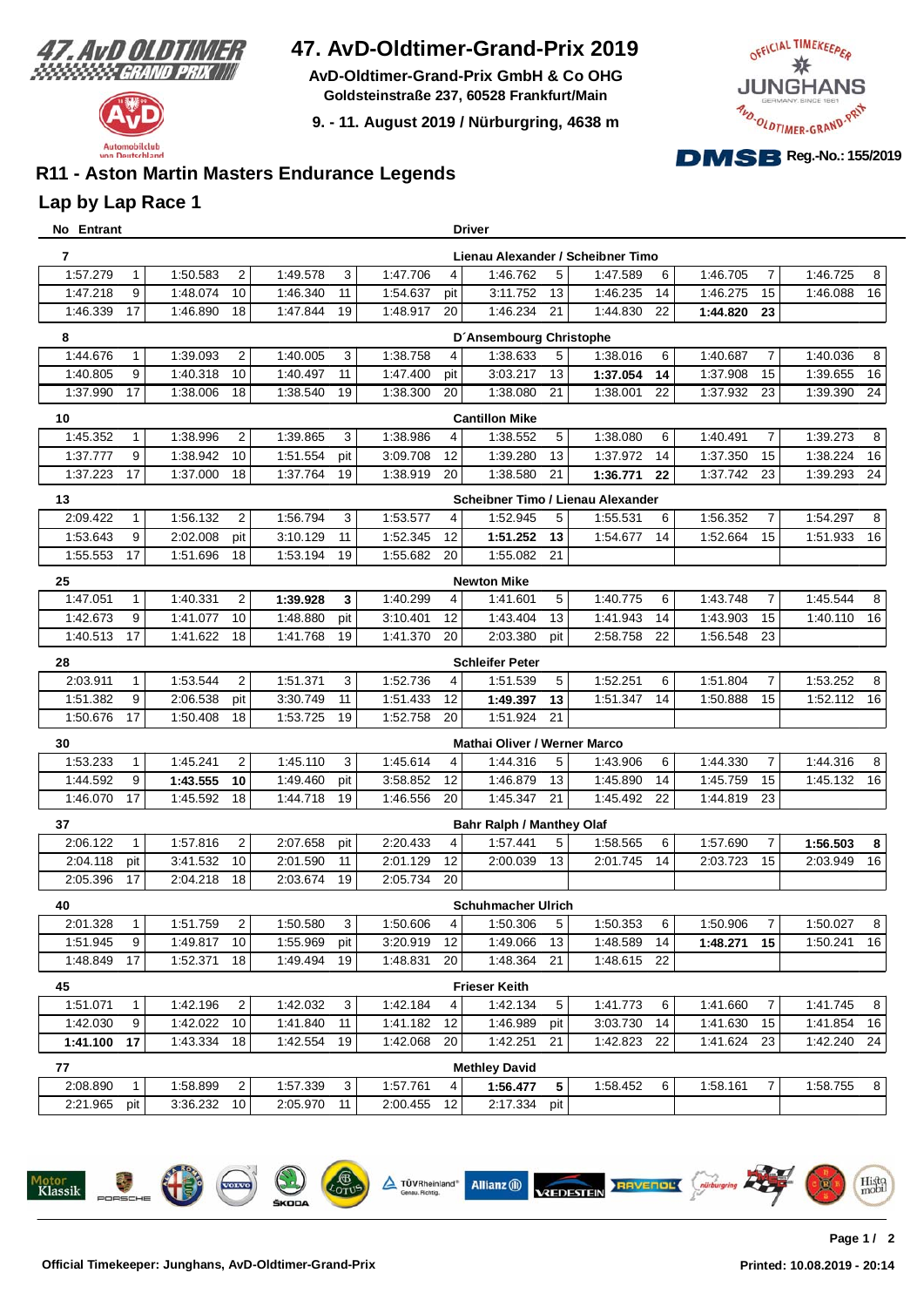

Automobilclub von Deutschland

## **47. AvD-Oldtimer-Grand-Prix 2019**

**AvD-Oldtimer-Grand-Prix GmbH & Co OHG Goldsteinstraße 237, 60528 Frankfurt/Main**

**9. - 11. August 2019 / Nürburgring, 4638 m**



### **R11 - Aston Martin Masters Endurance Legends**

#### **Lap by Lap Race 1**

| No Entrant |              |          |                |                |   |                 | <b>Driver</b>            |    |                |          |                |          |     |
|------------|--------------|----------|----------------|----------------|---|-----------------|--------------------------|----|----------------|----------|----------------|----------|-----|
| 86         |              |          |                |                |   |                 | <b>Zweifler Wolf</b>     |    |                |          |                |          |     |
| 2:08.043   | $\mathbf{1}$ | 1:57.184 | $\overline{2}$ | 1:57.675       | 3 | 4<br>1:58.290   | 1:57.311                 | 5  | 1:58.104<br>6  | 1:59.032 | $\overline{7}$ | 1:58.802 | 8   |
| 2:02.533   | pit          | 3:25.192 | 10             | 1:58.666<br>11 |   | 1:57.429<br>12  | 1:57.021                 | 13 | 1:58.621<br>14 | 1:56.567 | 15             | 2:03.045 | 16  |
| 1:58.318   | 17           | 1:57.945 | 18             | 1:56.799<br>19 |   | 1:57.895<br>20  | 2:00.602                 | 21 |                |          |                |          |     |
| 90         |              |          |                |                |   |                 | <b>Ditting Nikolaus</b>  |    |                |          |                |          |     |
| 1:50.747   | 1            | 1:46.713 | $\overline{2}$ | 1:45.873       | 3 | 1:46.079<br>4   | 1:44.731                 | 5  | 6<br>1:44.386  | 1:48.248 | $\overline{7}$ | 1:56.438 | pit |
| 2:19.474   | pit          |          |                |                |   |                 |                          |    |                |          |                |          |     |
| 92         |              |          |                |                |   |                 | <b>Wunderlich Franz</b>  |    |                |          |                |          |     |
| 2:06.442   | $\mathbf{1}$ | 1:52.978 | $\mathbf{2}$   | 1:53.119       | 3 | 2:01.802<br>4   | 1:53.682                 | 5  | 6<br>1:54.764  | 2:51.367 | pit            | 3:36.466 | 8   |
| 1:56.950   | 9            | 1:57.140 | 10             | 1:54.912<br>11 |   | 1:55.740<br>12  | 1:54.917                 | 13 | 1:54.778<br>14 | 1:55.854 | 15             | 1:55.238 | 16  |
| 1:55.492   | 17           | 1:58.676 | 18             | 1:55.645<br>19 |   | 1:56.641<br>20  |                          |    |                |          |                |          |     |
| 100        |              |          |                |                |   |                 | <b>Kok Tina</b>          |    |                |          |                |          |     |
| 1:57.692   | $\mathbf{1}$ | 1:49.594 | 2              | 1:49.525       | 3 | 1:49.718<br>4   | 1:48.050                 | 5  | 6<br>1:48.047  | 1:49.389 | $\overline{7}$ | 1:49.215 | 8   |
| 1:48.742   | 9            | 1:50.489 | 10             | 1:50.035<br>11 |   | 2:21.693<br>pit | 3:17.276                 | 13 | 1:49.497<br>14 | 1:48.996 | 15             | 1:49.639 | 16  |
| 1:50.775   | 17           | 1:48.928 | 18             | 1:49.042<br>19 |   | 1:48.686<br>20  | 1:49.078                 | 21 | 22<br>1:48.760 |          |                |          |     |
| 123        |              |          |                |                |   |                 | <b>Devis Marc</b>        |    |                |          |                |          |     |
| 2:31.781   | pit          |          |                |                |   |                 |                          |    |                |          |                |          |     |
| 181        |              |          |                |                |   |                 | <b>Roschmann Dominik</b> |    |                |          |                |          |     |
| 2:02.300   | $\mathbf{1}$ | 1:51.093 | $\overline{2}$ | 1:50.526       | 3 | 1:50.725<br>4   | 1:50.183                 | 5  | 6<br>1:48.491  | 1:47.983 | $\overline{7}$ | 1:47.570 | 8   |
| 1:48.891   | 9            | 1:48.217 | 10             | 1:48.442<br>11 |   | 1:57.753<br>pit | 3:15.750                 | 13 | 1:49.355<br>14 | 1:49.546 | 15             | 1:48.642 | 16  |
| 1:49.168   | 17           | 1:49.033 | 18             | 1:51.127<br>19 |   | 1:49.675<br>20  | 1:48.483                 | 21 | 1:48.132<br>22 |          |                |          |     |

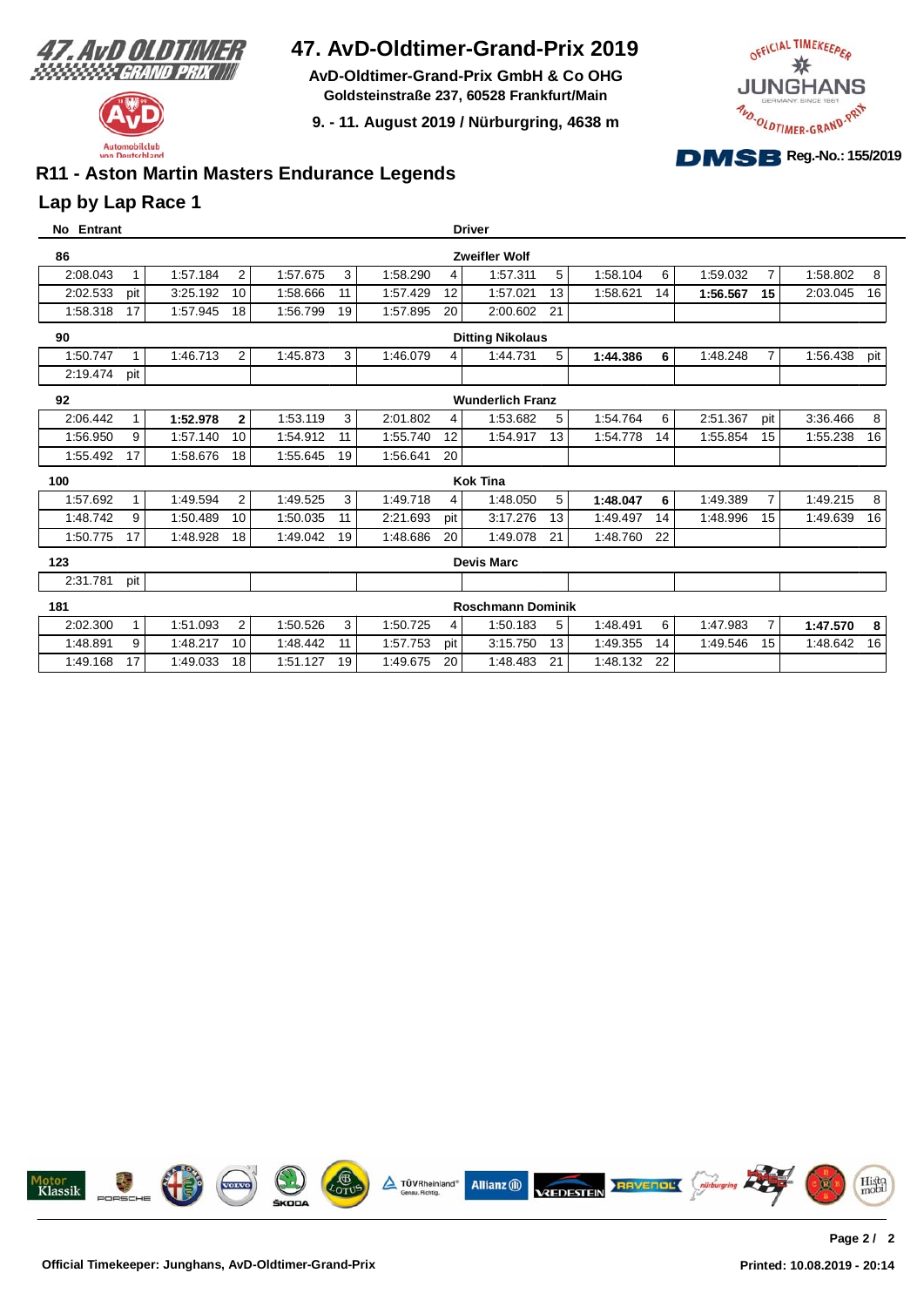

Automobilclub von Deutschland

## **47. AvD-Oldtimer-Grand-Prix 2019** *NEW*

**AvD-Oldtimer-Grand-Prix GmbH & Co OHG Goldsteinstraße 237, 60528 Frankfurt/Main**

**9. - 11. August 2019 / Nürburgring, 4638 m**



## **Starting Grid Race 2 R11 - Aston Martin Masters Endurance Legends**



|     | 90 Nikolaus Ditting      |           |
|-----|--------------------------|-----------|
| 14. | Aston Martin DBR 9       |           |
|     |                          |           |
|     | 92 Franz Wunderlich      | 41:22.603 |
| 12. | Aston Martin GT 2        |           |
|     |                          |           |
|     | 28 Peter Schleifer       | 41:13.745 |
| 10. | Norma M2000-2            |           |
|     |                          |           |
|     | 40 Ulrich Schuhmacher    | 42:07.206 |
| 8.  | Ferrari 458 GTE          |           |
|     |                          |           |
|     | 7 Alexander Lienau       | 42:45.420 |
| 6.  | Aston Martin Vantage V12 |           |
|     |                          |           |
|     | 25 Mike Newton           | 42:35.627 |
| 4.  | MG Lola EX 257           |           |
|     |                          |           |
|     | 10 Mike Cantillon        | 41:13.694 |
| 2.  | Pescarolo LMP 1          |           |

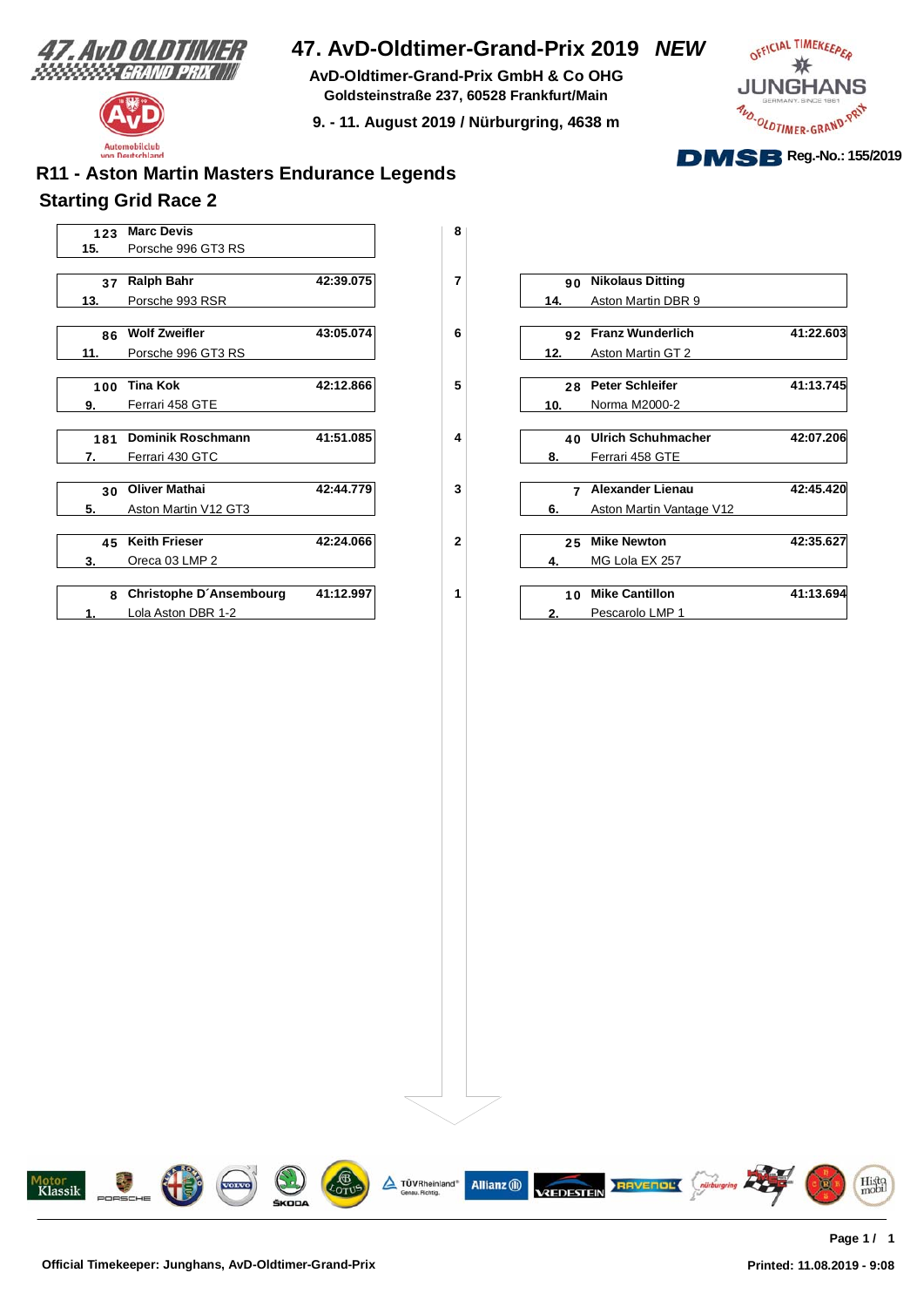



**AvD-Oldtimer-Grand-Prix GmbH & Co OHG Goldsteinstraße 237, 60528 Frankfurt/Main**

**9. - 11. August 2019 / Nürburgring, 4638 m**



#### **Result Race 2 R11 - Aston Martin Masters Endurance Legends**

| Started: 15 |     |          | <b>Classified: 13</b>                               | <b>Not Classified: 2</b> |      | Not Started: 0    |             |                              |
|-------------|-----|----------|-----------------------------------------------------|--------------------------|------|-------------------|-------------|------------------------------|
| Pos.        | No. |          | Cl. Entrant   Team                                  | Car                      | Laps | <b>Total time</b> |             | Fastest Lap<br>in            |
|             |     |          | Driver, City, Nation, Licence                       | <b>Sponsor-Card</b>      |      | Intervall         | GAP         | Average total<br>Lap         |
| 1           | 8   | G3/P1    |                                                     | Lola Aston DBR 1-2       | 23   | 41:04.994         |             | 12<br>1:38.054               |
|             |     |          | D'Ansembourg Christophe, BE                         |                          |      |                   |             | 155.792 km/h / kph           |
| $\mathbf 2$ | 10  | G3/P1    |                                                     | Pescarolo LMP 1          | 23   | 41:05.541         |             | 16<br>1:36.949               |
|             |     |          | <b>Cantillon Mike, GB</b>                           |                          |      | 00.547            | $+00.547$   | 155.757 km/h / kph           |
| 3           | 25  | G2/P2    |                                                     | MG Lola EX 257           | 23   | 41:49.604         |             | 1:40.584<br>13               |
|             |     |          | <b>Newton Mike, GB</b>                              |                          |      | 44.610            | $+44.063$   | 153.023 km/h / kph           |
| 4           | 45  | G3/P2    |                                                     | Oreca 03 LMP 2           | 23   | 41:50.067         |             | 1:40.942<br>18               |
|             |     |          | <b>Frieser Keith, CA</b>                            |                          |      | 45.073            | $+00.463$   | 152.994 km/h / kph           |
| 5           | 90  | G2/GT1   |                                                     | Aston Martin DBR 9       | 22   | 41:48.793         |             | 1:44.522<br>5                |
|             |     |          | <b>Ditting Nikolaus, DE</b>                         |                          |      | 1 Runde           | +1 Runde    | 146.417 km/h / kph           |
| 6           | 100 | G3/GT2   |                                                     | Ferrari 458 GTE          | 22   | 42:22.925         |             | 1:47.603<br>6                |
|             |     |          | Kok Tina, DK                                        |                          |      | 1 Runde           | $+34.132$   | 144.452 km/h / kph           |
| 7           | 28  | G2/P1    |                                                     | Norma M2000-2            | 21   | 42:22.340         |             | 1:50.704<br>21               |
|             |     |          | <b>Schleifer Peter, DE</b>                          |                          |      | 2 Runden          | +1 Runde    | 137.917 km/h / kph           |
| 8           | 92  | G3/GT2   |                                                     | Aston Martin GT 2        | 21   | 43:00.420         |             | 1:54.557<br>11               |
|             |     |          | <b>Wunderlich Franz, DE</b>                         |                          |      | 2 Runden          | +38.080     | 135.882 km/h / kph           |
| 9           | 123 | G2/GT2   |                                                     | Porsche 996 GT3 R!       | 21   | 43:08.364         |             | 1:49.037<br>16               |
|             |     |          | Devis Marc, BE                                      |                          |      | 2 Runden          | $+07.944$   | 135.465 km/h / kph           |
| 10          | 7   | Invitati |                                                     | Aston Martin Vantage     | 21   | 45:12.349         |             | 1:50.462<br>5                |
|             |     |          | Lienau Alexander, DE<br><b>Scheibner Timo, DE</b>   |                          |      | 2 Runden          | $+2:03.985$ | 129.273 km/h / kph           |
| 11          | 37  | G1/GT2   |                                                     | Porsche 993 RSR          | 20   | 41:55.415         |             | 1:54.952<br>16               |
|             |     |          | Bahr Ralph, DE<br><b>Manthey Olaf, DE</b>           |                          |      | 3 Runden          | +1 Runde    | 132.756 km/h / kph           |
| 12          | 30  | Invitati |                                                     | Aston Martin V12 G1      | 18   | 35:47.237         |             | 1:44.999<br>3                |
|             |     |          | <b>Mathai Oliver, DE</b><br><b>Werner Marco, CH</b> |                          |      | 5 Runden          |             | +2 Runden 139.967 km/h / kph |
| 13          | 86  | G2/GT2   |                                                     | Porsche 996 GT3 R!       | 18   | 40:26.236         |             | 1:54.909<br>14               |
|             |     |          | Zweifler Wolf, DE                                   |                          |      | 5 Runden          | $+4:38.999$ | 123.872 km/h / kph           |
| <b>DNC</b>  | 40  | G3/GT2   |                                                     | Ferrari 458 GTE          | 6    | 11:18.759         |             | 6<br>1:51.238                |
|             |     |          | Schuhmacher Ulrich, LI                              |                          |      | 17 Runden         |             | 147.594 km/h / kph           |
|             | 181 | G3/GT2   |                                                     | Ferrari 430 GTC          | 5    | 13:36.126         |             | 1:53.850<br>$\overline{4}$   |
|             |     |          | Roschmann Dominik, DE                               |                          |      | 18 Runden         |             | 102.293 km/h / kph           |

#### **Fastest Lap: Str.-Nr.:10, Cantillon Mike, 1:36.949 = 172.223 kph**

#### **#30 - 5 sec time penalty - speeding pit lane |**

#### **#123 - 117 sec sec time penalty - missed pit window | #86 - 84 sec sec time penalty - missed pit window**

#### **#7 - 106 sec sec time penalty - missed pit window | #7 - 25 sec penalty - drive through not serves**

| <b>Race Director:</b> | <b>Chief Timekeeper</b>                                                                           | <b>Publication Time:</b> |  |  |  |  |  |  |
|-----------------------|---------------------------------------------------------------------------------------------------|--------------------------|--|--|--|--|--|--|
|                       |                                                                                                   |                          |  |  |  |  |  |  |
|                       |                                                                                                   |                          |  |  |  |  |  |  |
|                       |                                                                                                   | 11.8.2019                |  |  |  |  |  |  |
|                       | $DNC = Did$ not classify $ DNS = Did$ not start $ DNF = Did$ not finish $ DSQ = Disqualification$ |                          |  |  |  |  |  |  |

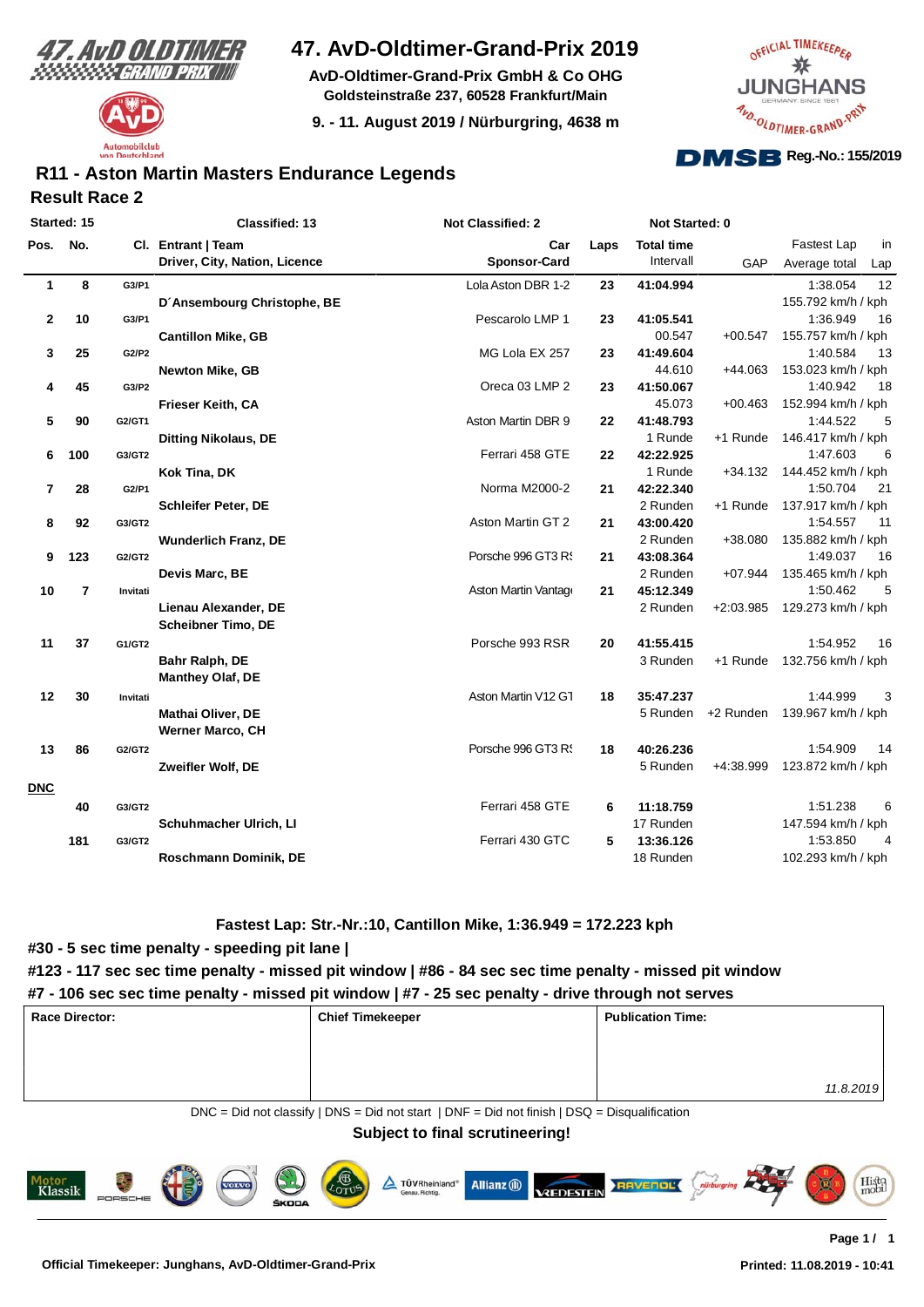



**AvD-Oldtimer-Grand-Prix GmbH & Co OHG Goldsteinstraße 237, 60528 Frankfurt/Main**

**9. - 11. August 2019 / Nürburgring, 4638 m**



### **R11 - Aston Martin Masters Endurance Legends**

#### **Final Result Race 2 by class**

| Pos.                 | No. |                      | Cl. Entrant / Team                                        |                       | Car                 | Laps | <b>Total time</b> |           | Fastest Lap<br>in                    |
|----------------------|-----|----------------------|-----------------------------------------------------------|-----------------------|---------------------|------|-------------------|-----------|--------------------------------------|
|                      |     |                      | Driver, City, Nation, Licence                             |                       | <b>Sponsor-Card</b> |      | Intervall         | GAP       | Average total<br>Lap                 |
| Class: G1/GT2        |     |                      |                                                           |                       |                     |      |                   |           |                                      |
| Started: 1           |     | <b>Classified: 1</b> | Not Classified: 0                                         | <b>Not Started: 0</b> |                     |      |                   |           |                                      |
| 1                    | 37  | G1/GT2               |                                                           |                       | Porsche 993 RSR     | 20   | 41:55.415         |           | 1:54.952<br>16                       |
|                      |     |                      | Bahr Ralph, DE                                            |                       |                     |      |                   |           | 132.756 km/h / kph                   |
|                      |     |                      | <b>Manthey Olaf, DE</b>                                   |                       |                     |      |                   |           |                                      |
| <b>Class: G2/GT1</b> |     |                      |                                                           |                       |                     |      |                   |           |                                      |
| Started: 1           |     | <b>Classified: 1</b> | Not Classified: 0                                         | <b>Not Started: 0</b> |                     |      |                   |           |                                      |
| 1                    | 90  | G2/GT1               |                                                           |                       | Aston Martin DBR 9  | 22   | 41:48.793         |           | 1:44.522<br>5                        |
|                      |     |                      | <b>Ditting Nikolaus, DE</b>                               |                       |                     |      |                   |           | 146.417 km/h / kph                   |
| Class: G2/GT2        |     |                      |                                                           |                       |                     |      |                   |           |                                      |
|                      |     |                      | Started: 2 Classified: 2 Not Classified: 0                | <b>Not Started: 0</b> |                     |      |                   |           |                                      |
| 1                    | 123 | G2/GT2               |                                                           |                       | Porsche 996 GT3 RS  | 21   | 43:08.364         |           | 1:49.037<br>16                       |
|                      |     |                      | Devis Marc, BE                                            |                       |                     |      |                   |           | 135.465 km/h / kph                   |
| 2                    | 86  | G2/GT2               |                                                           |                       | Porsche 996 GT3 RS  | 18   | 40:26.236         |           | 1:54.909<br>14                       |
| <b>Class: G2/P1</b>  |     |                      | Zweifler Wolf, DE                                         |                       |                     |      | 3 Rd.             | 3 Rd.     | 123.872 km/h / kph                   |
| Started: 1           |     | <b>Classified: 1</b> | Not Classified: 0                                         | <b>Not Started: 0</b> |                     |      |                   |           |                                      |
| 1                    | 28  | G2/P1                |                                                           |                       | Norma M2000-2       | 21   | 42:22.340         |           | 1:50.704<br>21                       |
|                      |     |                      | <b>Schleifer Peter, DE</b>                                |                       |                     |      |                   |           | 137.917 km/h / kph                   |
| Class: G2/P2         |     |                      |                                                           |                       |                     |      |                   |           |                                      |
| Started: 1           |     | <b>Classified: 1</b> | Not Classified: 0 Not Started: 0                          |                       |                     |      |                   |           |                                      |
| 1                    | 25  | G2/P2                |                                                           |                       | MG Lola EX 257      | 23   | 41:49.604         |           | 1:40.584<br>13                       |
|                      |     |                      | <b>Newton Mike, GB</b>                                    |                       |                     |      |                   |           | 153.023 km/h / kph                   |
| Class: G3/GT2        |     |                      |                                                           |                       |                     |      |                   |           |                                      |
|                      |     |                      | Started: 4 Classified: 2 Not Classified: 2 Not Started: 0 |                       |                     |      |                   |           |                                      |
| 1.                   | 100 | G3/GT2               |                                                           |                       | Ferrari 458 GTE     | 22   | 42:22.925         |           | 6<br>1:47.603                        |
|                      |     |                      | Kok Tina, DK                                              |                       |                     |      |                   |           | 144.452 km/h / kph                   |
| 2                    | 92  | G3/GT2               |                                                           |                       | Aston Martin GT 2   | 21   | 43:00.420         |           | 1:54.557<br>11                       |
|                      |     |                      | <b>Wunderlich Franz, DE</b>                               |                       |                     |      | 1 Rd.             | 1 Rd.     | 135.882 km/h / kph                   |
| <b>DNC</b>           |     |                      |                                                           |                       |                     |      |                   |           |                                      |
|                      | 40  | G3/GT2               |                                                           |                       | Ferrari 458 GTE     | 6    | 11:18.759         |           | 1:51.238<br>6                        |
|                      |     |                      | Schuhmacher Ulrich, LI                                    |                       |                     |      | 16 Rd.            | 15 Rd.    | 147.594 km/h / kph                   |
|                      | 181 | G3/GT2               |                                                           |                       | Ferrari 430 GTC     | 5    | 13:36.126         |           | 1:53.850<br>4                        |
|                      |     |                      | Roschmann Dominik, DE                                     |                       |                     |      | 17 Rd.            |           | 1 Rd. 102.293 km/h / kph             |
| Class: G3/P1         |     |                      |                                                           |                       |                     |      |                   |           |                                      |
| <b>Started: 2</b>    |     |                      | Classified: 2 Not Classified: 0                           | <b>Not Started: 0</b> |                     |      |                   |           |                                      |
| 1                    | 8   | G3/P1                | D'Ansembourg Christophe, BE                               |                       | Lola Aston DBR 1-2  | 23   | 41:04.994         |           | 1:38.054<br>12<br>155.792 km/h / kph |
| 2                    | 10  | G3/P1                |                                                           |                       | Pescarolo LMP 1     | 23   | 41:05.541         |           | 1:36.949<br>16                       |
|                      |     |                      | <b>Cantillon Mike, GB</b>                                 |                       |                     |      | 00.547            | $+00.547$ | 155.757 km/h / kph                   |
| <b>Class: G3/P2</b>  |     |                      |                                                           |                       |                     |      |                   |           |                                      |
| Started: 1           |     | <b>Classified: 1</b> | Not Classified: 0                                         | <b>Not Started: 0</b> |                     |      |                   |           |                                      |
| 1                    | 45  | G3/P2                |                                                           |                       | Oreca 03 LMP 2      | 23   | 41:50.067         |           | 1:40.942<br>18                       |
|                      |     |                      | Frieser Keith, CA                                         |                       |                     |      |                   |           | 152.994 km/h / kph                   |
|                      |     |                      |                                                           |                       |                     |      |                   |           |                                      |

#30 - 5 sec time penalty - speeding pit lane |

#123 - 117 sec sec time penalty - missed pit window | #86 - 84 sec sec time penalty - missed pit window

#7 - 106 sec sec time penalty - missed pit window | #7 - 25 sec penalty - drive through not serves

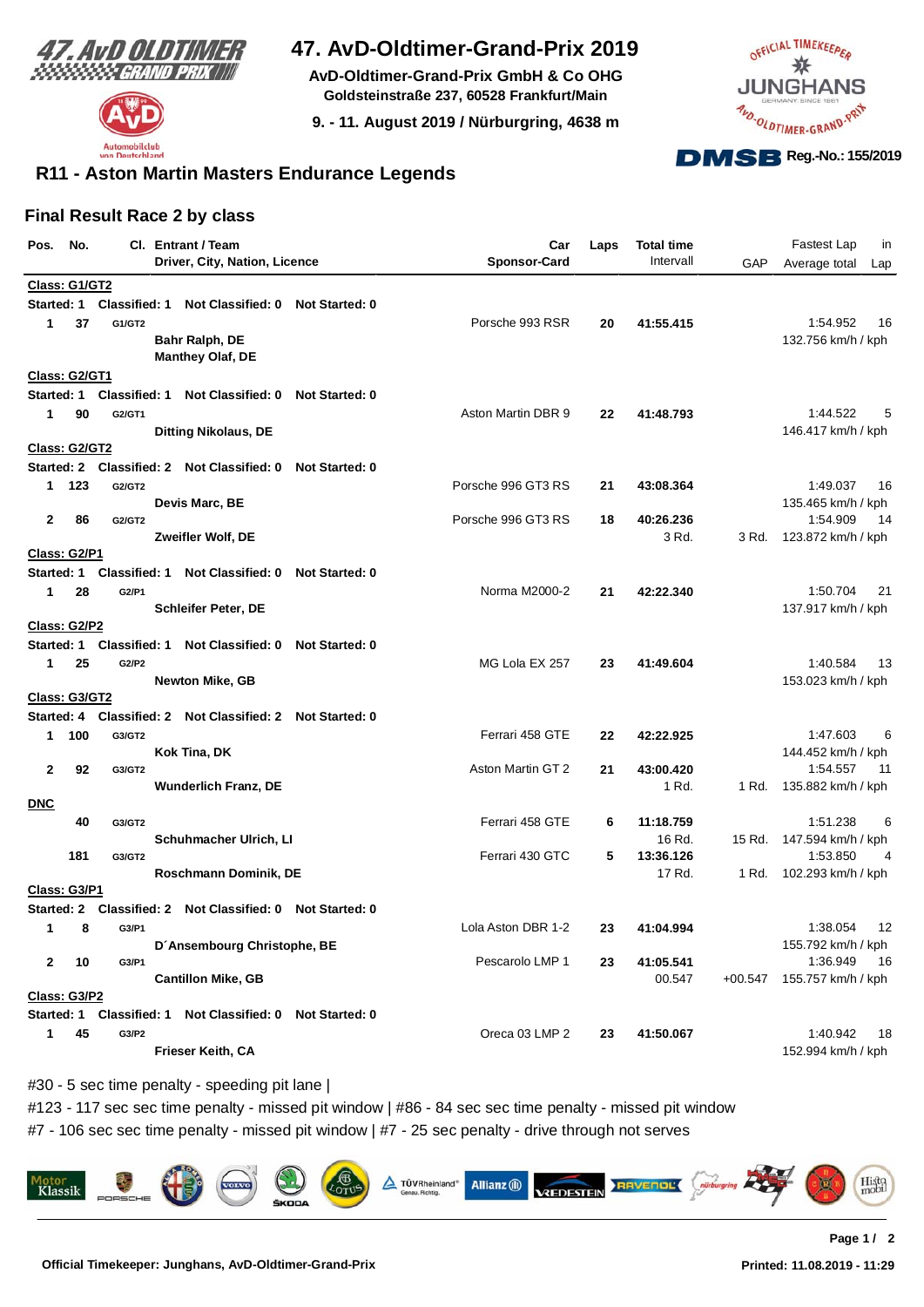



**AvD-Oldtimer-Grand-Prix GmbH & Co OHG Goldsteinstraße 237, 60528 Frankfurt/Main**

**9. - 11. August 2019 / Nürburgring, 4638 m**



#### **R11 - Aston Martin Masters Endurance Legends**

#### **Final Result Race 2 by class**

| Pos.                     | No. |                      | CI. Entrant / Team            |                | Car                      | Laps | <b>Total time</b> |       | Fastest Lap        | -in |
|--------------------------|-----|----------------------|-------------------------------|----------------|--------------------------|------|-------------------|-------|--------------------|-----|
|                          |     |                      | Driver, City, Nation, Licence |                | <b>Sponsor-Card</b>      |      | Intervall         | GAP   | Average total      | Lap |
| <b>Class: Invitation</b> |     |                      |                               |                |                          |      |                   |       |                    |     |
| Started: 2               |     | <b>Classified: 2</b> | Not Classified: 0             | Not Started: 0 |                          |      |                   |       |                    |     |
|                          |     | Invitati             |                               |                | Aston Martin Vantage V12 | 21   | 45:12.349         |       | 1:50.462           | 5   |
|                          |     |                      | Lienau Alexander, DE          |                |                          |      |                   |       | 129.273 km/h / kph |     |
|                          |     |                      | <b>Scheibner Timo, DE</b>     |                |                          |      |                   |       |                    |     |
|                          | 30  | Invitati             |                               |                | Aston Martin V12 GT3     | 18   | 35:47.237         |       | 1:44.999           | 3   |
|                          |     |                      | <b>Mathai Oliver, DE</b>      |                |                          |      | 3 Rd.             | 3 Rd. | 139.967 km/h / kph |     |
|                          |     |                      | <b>Werner Marco, CH</b>       |                |                          |      |                   |       |                    |     |

**Fastest Lap (in class): Str.-No.:30, Mathai/Werner, 1:44.999 = 159.019 kph**

#### #30 - 5 sec time penalty - speeding pit lane |

#123 - 117 sec sec time penalty - missed pit window | #86 - 84 sec sec time penalty - missed pit window

|  |  |  |  |  | #7 - 106 sec sec time penalty - missed pit window   #7 - 25 sec penalty - drive through not serves |
|--|--|--|--|--|----------------------------------------------------------------------------------------------------|
|--|--|--|--|--|----------------------------------------------------------------------------------------------------|

| <b>Race Director:</b> | <b>Chief Timekeeper</b>                                                                      | <b>Publication Time:</b> |
|-----------------------|----------------------------------------------------------------------------------------------|--------------------------|
|                       |                                                                                              |                          |
|                       |                                                                                              | 11.8.2019                |
|                       | DNC = Did not classify   DNS = Did not start   DNF = Did not finish   DSQ = Disqualification |                          |

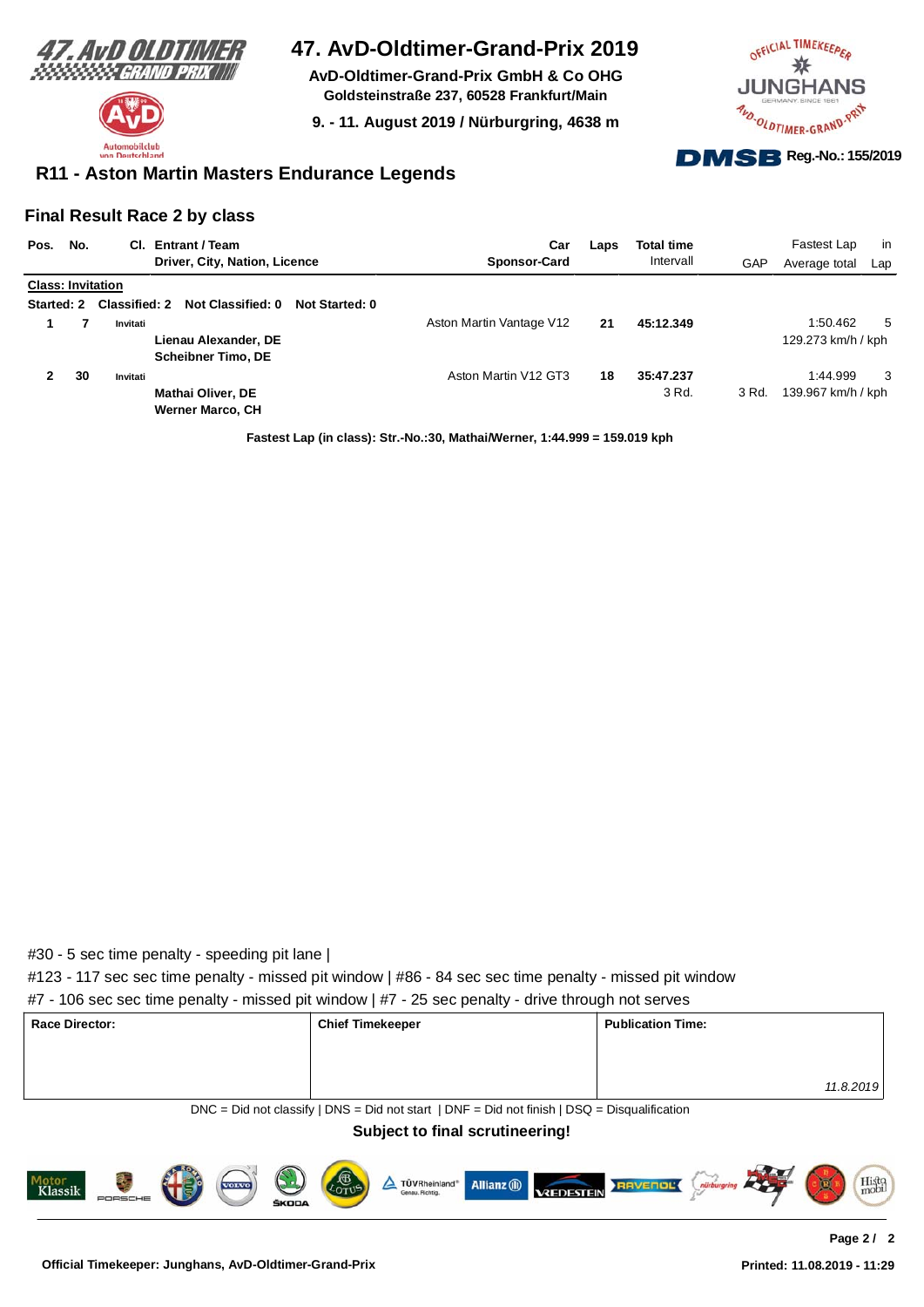

**AvD-Oldtimer-Grand-Prix GmbH & Co OHG Goldsteinstraße 237, 60528 Frankfurt/Main**

**9. - 11. August 2019 / Nürburgring, 4638 m**



### **R11 - Aston Martin Masters Endurance Legends**

#### **Lap by Lap Race 2**

| No Entrant               |                        |             |                |             |    |             |                | Driver                           |    |                                   |    |             |                |          |     |
|--------------------------|------------------------|-------------|----------------|-------------|----|-------------|----------------|----------------------------------|----|-----------------------------------|----|-------------|----------------|----------|-----|
| 7                        |                        |             |                |             |    |             |                |                                  |    | Lienau Alexander / Scheibner Timo |    |             |                |          |     |
| 2:01.087                 | $\mathbf 1$            | 1:53.671    | $\overline{2}$ | 1:52.479    | 3  | 1:51.258    | 4              | 1:50.462                         | 5  | 1:50.899                          | 6  | 2:23.421    | pit            | 3:55.453 | 8   |
| 2:03.566                 | 9                      | 1:56.076    | 10             | 1:54.684    | 11 | 1:52.272    | 12             | 1:53.002                         | 13 | 1:53.477                          | 14 | 1:56.126    | 15             | 1:54.872 | 16  |
| 1:52.537                 | 17                     | 1:54.480    | 18             | 2:07.183    | 19 | 2:06.254    | 20             | 1:58.090                         | 21 |                                   |    |             |                |          |     |
| 8                        |                        |             |                |             |    |             |                | D'Ansembourg Christophe          |    |                                   |    |             |                |          |     |
| 1:44.009                 | $\mathbf{1}$           | 1:38.911    | $\overline{2}$ | 1:39.377    | 3  | 1:38.960    | 4              | 1:38.591                         | 5  | 1:38.487                          | 6  | 1:40.509    | $\overline{7}$ | 1:46.480 | 8   |
| 2:47.040                 | pit                    | 3:06.546    | 10             | 1:42.273    | 11 | 1:38.054    | 12             | 1:41.014                         | 13 | 1:40.331                          | 14 | 1:38.966    | 15             | 1:40.629 | 16  |
| 1:43.450                 | 17                     | 1:39.864    | 18             | 1:39.588    | 19 | 1:40.470    | 20             | 1:40.104                         | 21 | 1:39.759                          | 22 | 1:41.582 23 |                |          |     |
| 10                       |                        |             |                |             |    |             |                | <b>Cantillon Mike</b>            |    |                                   |    |             |                |          |     |
| 1:44.870                 | $\mathbf{1}$           | 1:38.726    | $\overline{2}$ | 1:39.419    | 3  | 1:39.078    | 4              | 1:38.331                         | 5  | 1:38.524                          | 6  | 1:40.417    | $\overline{7}$ | 1:46.600 | 8   |
| 2:48.804                 | pit                    | 3:28.118    | 10             | 1:43.630    | 11 | 1:37.659    | 12             | 1:38.183                         | 13 | 1:38.454                          | 14 | 1:37.611    | 15             | 1:36.949 | 16  |
| 1:39.546                 | 17                     | 1:39.121    | 18             | 1:40.670    | 19 | 1:37.659    | 20             | 1:37.890                         | 21 | 1:37.113                          | 22 | 1:38.169    | 23             |          |     |
| 25<br><b>Newton Mike</b> |                        |             |                |             |    |             |                |                                  |    |                                   |    |             |                |          |     |
| 1:48.595                 | $\mathbf 1$            | 1:42.257    | $\overline{2}$ | 1:42.072    | 3  | 1:42.011    | 4              | 1:41.351                         | 5  | 1:42.551                          | 6  | 1:42.054    | $\overline{7}$ | 1:51.852 | 8   |
| 2:30.513                 | pit                    | 3:20.179    | 10             | 1:42.615    | 11 | 1:41.725    | 12             | 1:40.584                         | 13 | 1:41.127                          | 14 | 1:42.086    | 15             | 1:41.177 | 16  |
| 1:41.490                 | 17                     | 1:41.452    | 18             | 1:42.563    | 19 | 1:43.115    | 20             | 1:43.248                         | 21 | 1:41.999                          | 22 | 1:42.988    | 23             |          |     |
| 28                       | <b>Schleifer Peter</b> |             |                |             |    |             |                |                                  |    |                                   |    |             |                |          |     |
| 2:04.326                 | $\mathbf{1}$           | 1:56.593    | $\overline{2}$ | 1:56.577    | 3  | 1:55.239    | 4              | 1:55.325                         | 5  | 1:56.091                          | 6  | 2:03.106    | $\overline{7}$ | 2:32.004 | pit |
| 3:27.982                 | 9                      | 1:52.816    | 10             | 1:52.300    | 11 | 1:52.304    | 12             | 1:52.337                         | 13 | 1:53.434                          | 14 | 1:56.653    | 15             | 1:54.677 | 16  |
| 1:52.382                 | 17                     | 1:52.458    | 18             | 1:51.616    | 19 | 1:53.416    | 20             | 1:50.704                         | 21 |                                   |    |             |                |          |     |
| 30                       |                        |             |                |             |    |             |                | Mathai Oliver / Werner Marco     |    |                                   |    |             |                |          |     |
| 1:52.733                 | $\mathbf{1}$           | 1:45.227    | $\overline{2}$ | 1:44.999    | 3  | 1:45.032    | $\overline{4}$ | 1:45.248                         | 5  | 1:45.332                          | 6  | 1:45.559    | $\overline{7}$ | 2:08.516 | pit |
| 2:18.883                 | pit                    | 3:30.403    | 10             | 1:47.057    | 11 | 1:46.753    | 12             | 1:46.698                         | 13 | 1:47.116                          | 14 | 1:47.387    | 15             | 1:48.696 | 16  |
| 1:46.908                 | 17                     | 2:49.690    | pit            |             |    |             |                |                                  |    |                                   |    |             |                |          |     |
| 37                       |                        |             |                |             |    |             |                | <b>Bahr Ralph / Manthey Olaf</b> |    |                                   |    |             |                |          |     |
| 2:11.460                 | $\mathbf{1}$           | 2:01.871    | $\overline{2}$ | 2:03.114    | 3  | 2:01.600    | 4              | 2:02.396                         | 5  | 2:02.046                          | 6  | 2:05.936    | $\overline{7}$ | 2:09.602 | 8   |
| 2:19.582                 | pit                    | 3:29.956    | 10             | 1:56.134    | 11 | 1:56.596    | 12             | 1:56.950                         | 13 | 1:55.045                          | 14 | 1:55.535    | 15             | 1:54.952 | 16  |
| 1:55.132                 | 17                     | 1:55.597    | 18             | 2:03.180    | 19 | 1:58.731    | 20             |                                  |    |                                   |    |             |                |          |     |
| 40                       |                        |             |                |             |    |             |                | <b>Schuhmacher Ulrich</b>        |    |                                   |    |             |                |          |     |
| 2:00.375                 | $\mathbf{1}$           | 1:52.645    | $\overline{2}$ | 1:51.692    | 3  | 1:51.399    | 4              | 1:51.410                         | 5  | 1:51.238                          | 6  |             |                |          |     |
| 45                       |                        |             |                |             |    |             |                | <b>Frieser Keith</b>             |    |                                   |    |             |                |          |     |
| 1:48.290                 | $\mathbf{1}$           | 1:44.049    | $\overline{2}$ | 1:43.054    | 3  | 1:41.354    | 4              | 1:41.864                         | 5  | 1:41.621                          | 6  | 1:41.570    | $\overline{7}$ | 1:51.483 | 8   |
| 2:30.821                 | pit                    | 3:19.049    | 10             | 1:44.357    | 11 | 1:41.550    | 12             | 1:41.550                         | 13 | 1:41.331                          | 14 | 1:42.235    | 15             | 1:41.533 | 16  |
| 1:41.305 17              |                        | 1:40.942 18 |                | 1:42.401 19 |    | 1:42.151 20 |                | $1:43.608$ 21                    |    | 1:41.303 22                       |    | 1:42.646 23 |                |          |     |
| 86                       |                        |             |                |             |    |             |                | Zweifler Wolf                    |    |                                   |    |             |                |          |     |
| 2:09.122                 | $\mathbf{1}$           | 1:57.160    | $\overline{2}$ | 1:56.460    | 3  | 1:57.209    | 4              | 1:57.038                         | 5  | 1:57.362                          | 6  | 2:10.284    | pit            | 4:22.678 | 8   |
| 1:59.783                 | 9                      | 1:57.446 10 |                | 1:57.655    | 11 | 1:58.329    | 12             | 1:59.148                         | 13 | 1:54.909                          | 14 | 1:55.925 15 |                | 1:57.360 | 16  |
| 1:57.289                 | 17                     | 2:57.079    | pit            |             |    |             |                |                                  |    |                                   |    |             |                |          |     |
| 90                       |                        |             |                |             |    |             |                | <b>Ditting Nikolaus</b>          |    |                                   |    |             |                |          |     |
| 2:02.322                 | $\mathbf{1}$           | 1:47.172    | $\overline{2}$ | 1:45.570    | 3  | 1:45.029    | 4              | 1:44.522                         | 5  | 1:44.642                          | 6  | 1:44.973    | $\overline{7}$ | 2:01.898 | 8   |
| 2:14.652                 | pit                    | 3:14.034 10 |                | 1:49.159    | 11 | 2:03.104    | 12             | 1:45.506                         | 13 | 1:46.091                          | 14 | 1:46.586    | 15             | 1:49.747 | 16  |
| 1:45.491                 | 17                     | 1:47.556    | 18             | 1:47.288    | 19 | 1:47.446    | 20             | 1:48.136                         | 21 | 1:47.869                          | 22 |             |                |          |     |
| 92                       |                        |             |                |             |    |             |                | <b>Wunderlich Franz</b>          |    |                                   |    |             |                |          |     |
| 2:07.936                 | $\mathbf{1}$           | 1:56.251    | 2              | 1:55.888    | 3  | 1:56.006    | 4              | 1:55.493                         | 5  | 1:56.167                          | 6  | 2:01.198    | $\overline{7}$ | 2:31.788 | pit |
|                          |                        |             |                |             |    |             |                |                                  |    |                                   |    |             |                |          |     |